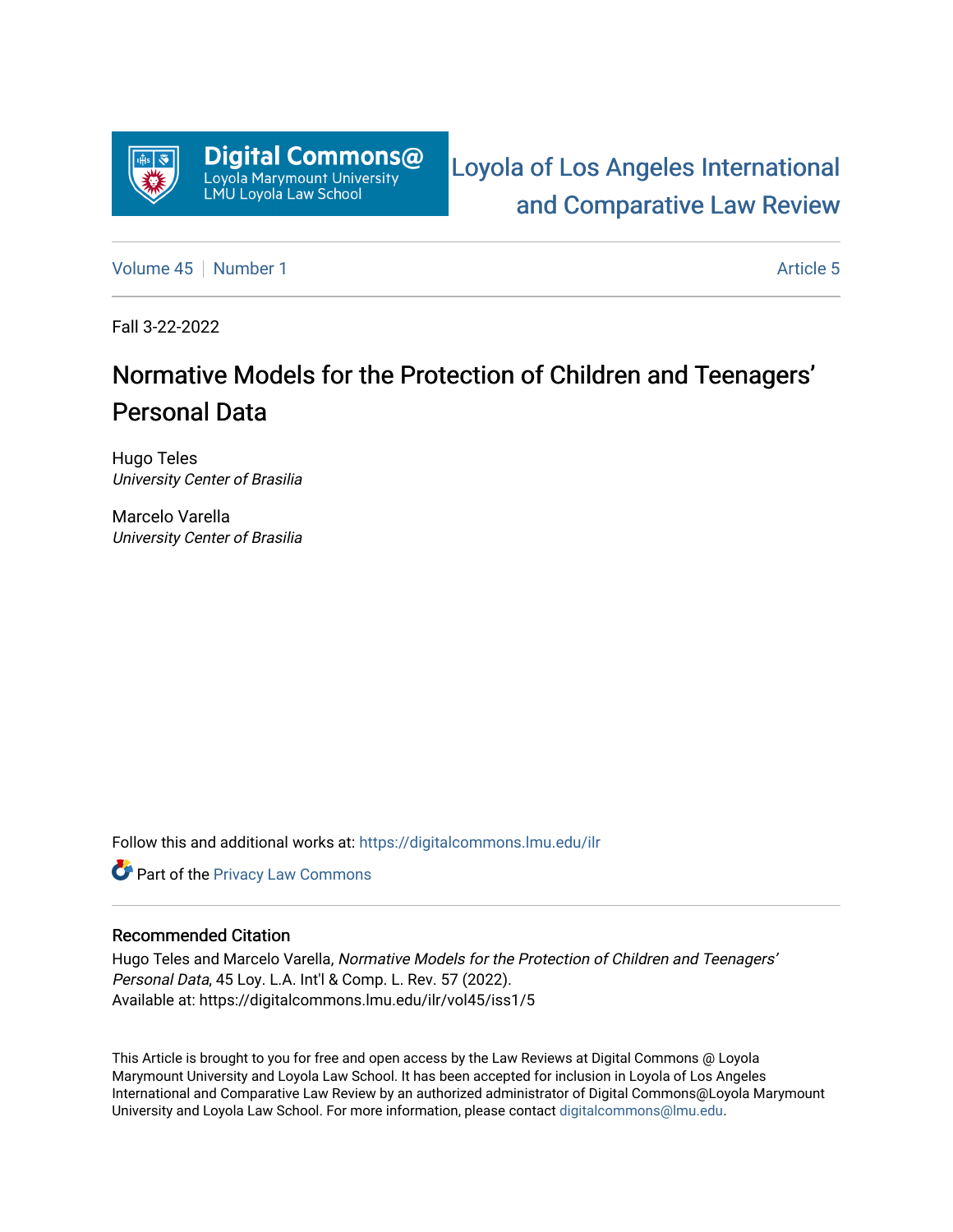# Normative Models for the Protection of Children and Teenagers' Personal Data

BY HUGO TELES<sup>\*</sup> AND MARCELO VARELLA<sup>\*\*</sup>

*Abstract*: This paper aims to present an overview of the provisions about children and teenagers' data protection laws worldwide in order to find out what are the best paths related to the subject or to identify if there are legislative models with safeguards, in theory, that are more beneficial. To achieve this goal, the authors analyze the legal data protection standards for children and teenagers in the United States of America, South Africa, Latin American (Argentina, Brazil, Colombia, Mexico, Peru, Uruguay) and the European Union. The conclusion is that, although there is no specific law that can serve as a paradigm for all others, there is a range of positive legal provisions adopted in all analyzed laws that can serve as a parameter for legislative improvement worldwide.

## I. INTRODUCTION

The use of electronic devices is a trademark of the new generation of children and teenagers. According to work published by the Brazilian Internet Steering Committee in 2019, 86 percent of the population between 9 and 17 years old was an Internet user in Brazil in 2018, which is equivalent to 24.3 million connected individuals. [1](#page-1-0) The United Kingdom's

<span id="page-1-0"></span><sup>\*</sup> Bachelor's degree in Law from the Centro Universitário de Brasília (2001), a specialist in Civil and Civil Procedural Law from the Universidade Cândido Mendes – UCAM (Rio de Janeiro) and a Master's degree in Law from the Centro Universitário from Brasilia.

<sup>\*\*</sup> PhD. Full Professor, University Center of Brasilia. CNPq Researcher.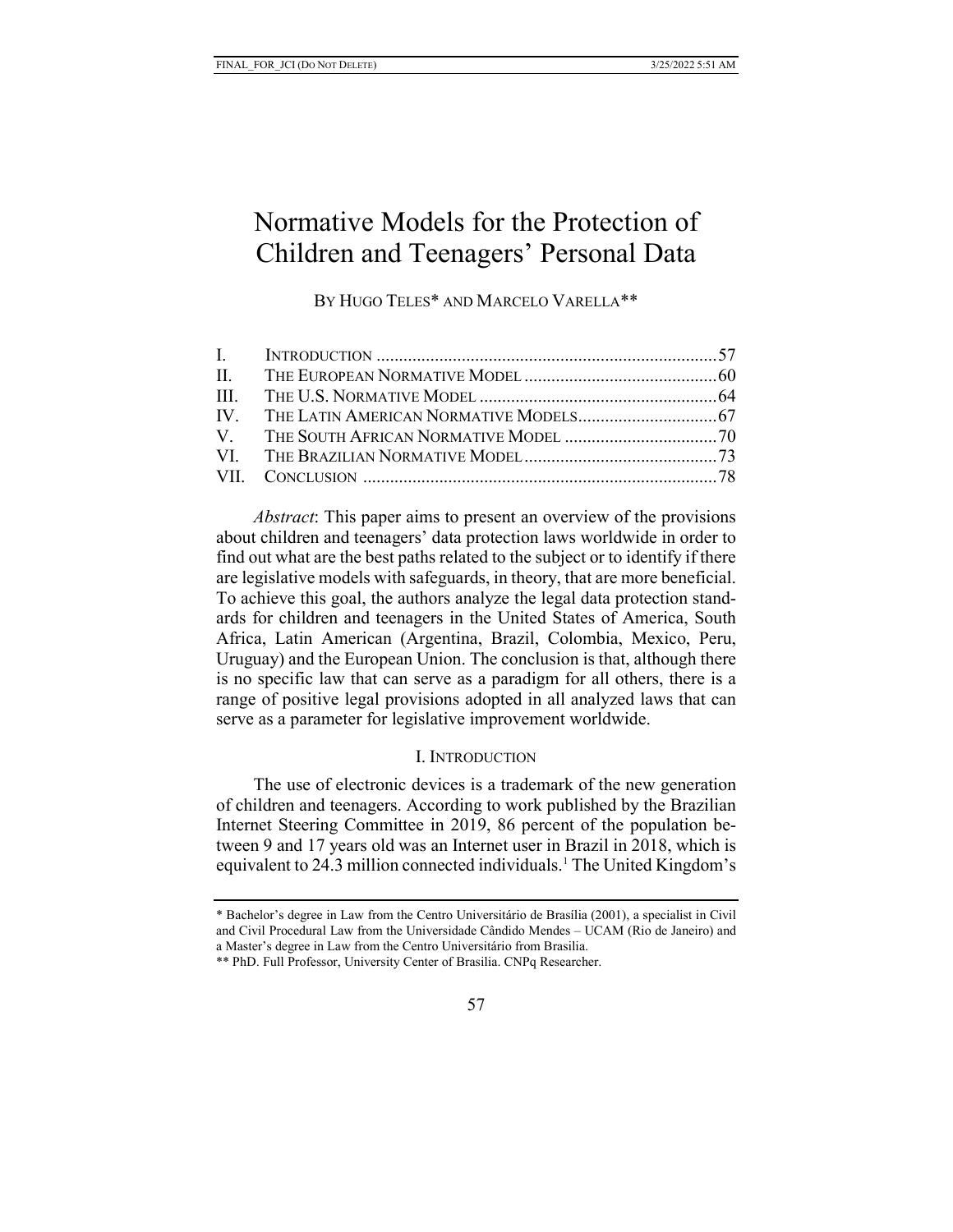Office for National Statistics provides that 89 percent of children aged 10 to 15 years go online every day, and further estimates that due to the COVID-19 pandemic children now spend even more time online than ever before. $2$  In South Africa, 59.4 percent of child participants of the South African Kids Online study say "that it was fairly true or very true that they knew lots of things about using the internet."[3](#page-2-1)

Therefore, there is no doubt that this is a current and relevant topic. This not only arises because of the huge number of incidents; but above all, due to the natural vulnerability of the children involved. The topic is particularly important because children cannot understand that data brokers build user profiles based on the pages they access in order to sell the information to companies that, in turn, target advertisements that are often not suitable for the children's ages. [4](#page-2-2) In addition, there is societal pressure to participate in certain social networks, under penalty of social exclusion from peer groups. [5](#page-2-3)

Worldwide, several data protection laws have been published, with specific characteristics for the safety of children. In this study, we will analyze the European General Data Protection Regulation (GDPR), the United States Children's Online Privacy Protection Act of 1998 (COPPA), the Brazilian General Data Protection Law (LGPD)—which has dedicated specific rules to regulate the data protection of children and teenagers in Brazil—the Latin American standard, and the South African Protection of Personal Information Act (POPIA). Although we use five specific normative sets, several others are mentioned in this text to show experiences from other countries.

The objective of this article is to survey and categorize normative systems for children and teenagers' personal data protection. It is proposed to identify whether the Brazilian legislator has adopted the best path in relation to minors or if there are other legislative models for the

<sup>1.</sup> Pesquina Sobre Uso da Internet por Criancas e Adolescentes no Brasil [Survey on Internet Use by Children in Brazil], Braz. Internet Steering Comm., 1, 229 (2019) (Braz.) [hereinafter Survey on Internet Use].

<span id="page-2-0"></span><sup>2</sup>*. Children's Online Behavior in England and Wales,* OFF. FOR NAT'L STAT. 3-4 (2021) (U.K.), https://www.ons.gov.uk/peoplepopulationandcommunity/crimeandjustice/bulletins/childrensonlinebehaviourinenglandandwales/yearendinginmarch2020 [hereinafter *Children's Online Behavior*].

<span id="page-2-1"></span><sup>3.</sup> Patrick Burton et al., *South African Kids Online: A Glimpse into Children's Internet Use and Online Activities,* CTR. FOR JUST. AND CRIME PREVENTION 21 (2016), http://www.cjcp.org.za/uploads/2/7/8/4/27845461/.

<span id="page-2-3"></span><span id="page-2-2"></span><sup>4.</sup> Karen McCullagh, *The General Data Protection Regulation: A Partial Success for Children on Social Network Sites, in* DATA PROTECTION, PRIVACY AND EUROPEAN REGULATIONS IN THE DIGITAL AGE 110, 124 (Tobias Bräutigam & Samuli Miettinen eds. 2016).

<sup>5</sup>*. Id.* at 113.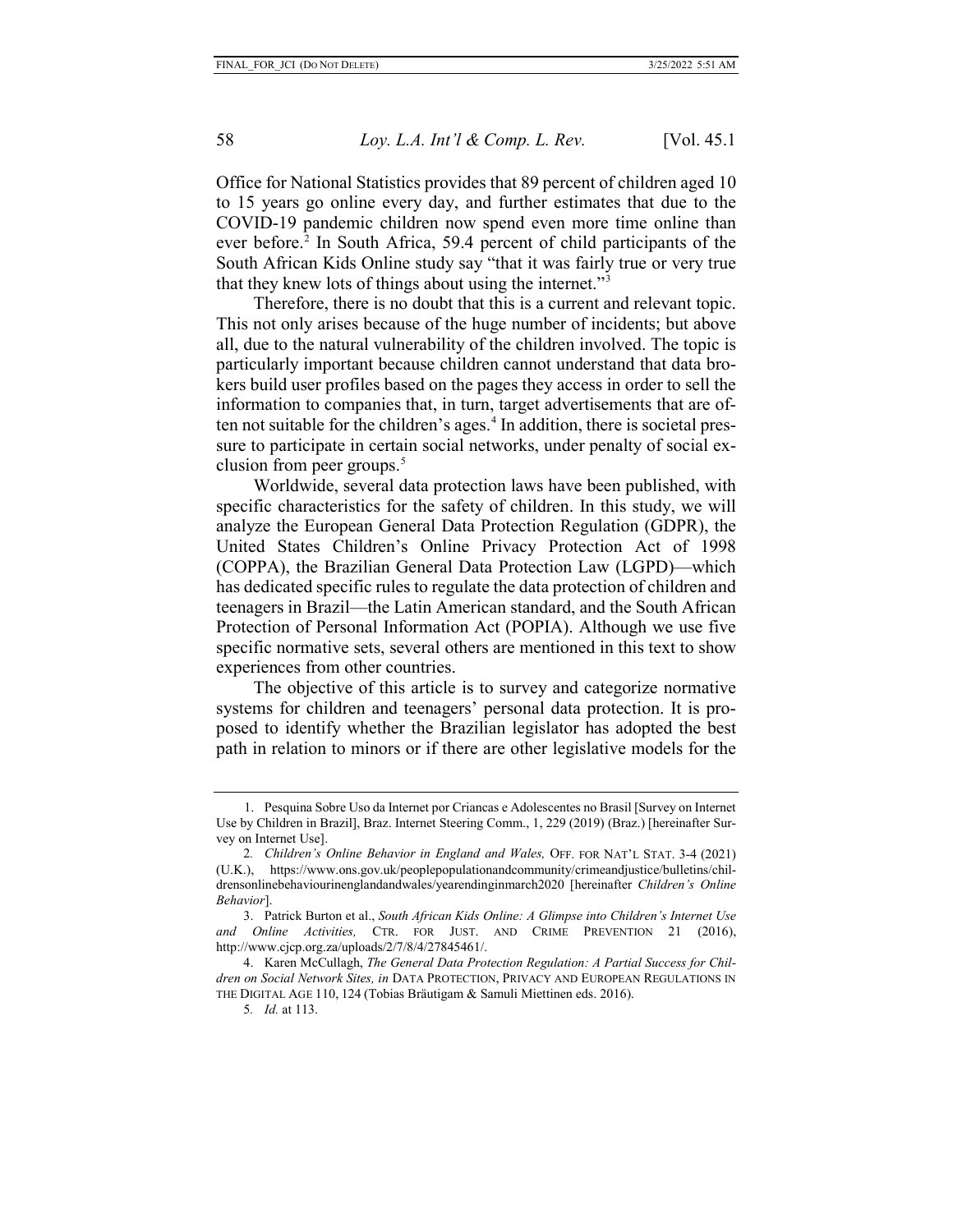protection of data on children and teenagers with safeguards that are, in theory, more beneficial. The aim is to study the legal protection structures in order to seek different types of rights that may not be provided for in certain laws when compared to others. It is intended, with this, to rethink and contemplate current and future protection possibilities, so as to provide deeper debates. The research problem is summed up in this question: are there protective mechanisms for the children and teenagers' personal data (from other regulatory models on the same subject) with broader guarantees than those thought by the legislators of the different countries mentioned?

This article analyzes the legal standards on data protection for children and teenagers in the United States of America, due to its specific federal protection law; the laws from South Africa and Latin American countries have been chosen, due to the social, political and economic contexts similar to those in Brazil; and the European Union because the Brazilian LGPD was based on European regulation. The initial hypothesis is that some levels of protection were considered by the drafters of certain laws, but not by others. Because of such diverse realities and possible experiences in different countries, it seemed likely that important safeguards were not discussed by the laws of the countries studied.

There is no intention of assessing the effectiveness of legal protection mechanisms because there is no space for using tools that allow access to knowledge of the nature and value of things in the broad contexts of the realities of the different countries mentioned below. It would involve measuring the implementation, the regular functioning of control agencies (governmental or not), and social adherence to the rules. This would certainly require much deeper and broader research, linked to the efficiency of a network of complex institutions in deep contexts. In theory, it is possible that a legal system that does not provide a specific data protection law for minors is, in practice, more effective than other countries that have acted in the opposite way, but that have not adequately equipped their control offices. Legal texts do not guarantee the effectiveness of rights on their own. The goal, as stated, is to identify and discuss the expansion of children's and teenagers' protection.

Arriving to the conclusion requires the identification of three practices that deserve special attention: (1) express mention of the principle of children's' best interests as a guide for good practices; (2) restriction of the information collected to the activity adhered to by the data subject; and (3) the right of permanent publicity for the information of children and teenagers. Four levels of protection were also perceived in the international legislation that can contribute to the enforcement of rights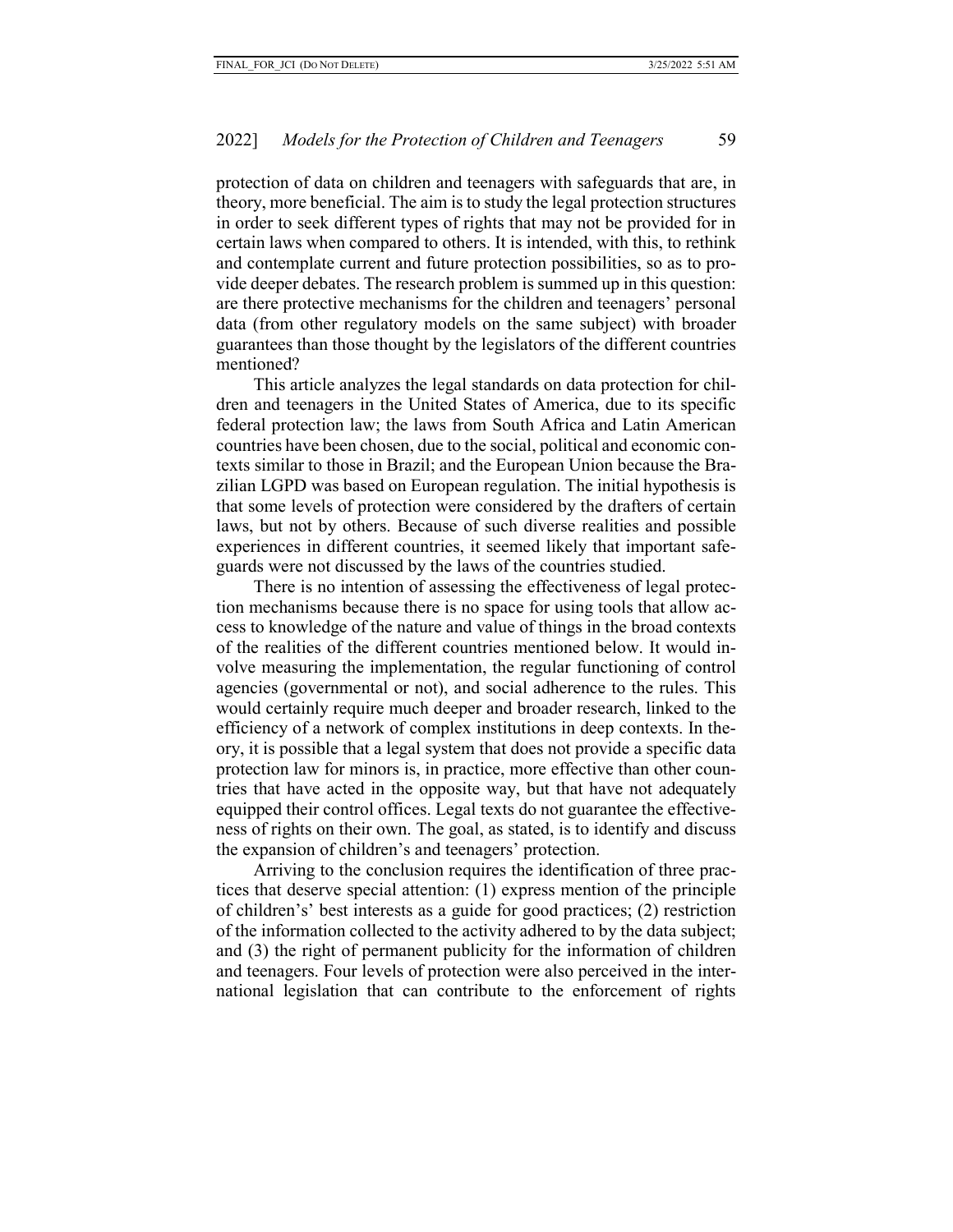worldwide: (1) periodic reviews of all protective legislation, such as the American COPPA; (2) withdrawal of consent for processing when the minor seeks protection against his own legal guardians, as observed in the European GDPR and the South African POPIA; (3) periodic *ex post* evaluation of legal provisions to verify the effectiveness of the law; and (4) provision of data protection as an autonomous right in the national laws on the rights of the child, so that the child and teenager protection network develops a culture of attention to this topic. This is shown in the following topics.

#### II. THE EUROPEAN NORMATIVE MODEL

In the European Union, the *General Data Protection Regulation (GDPR)* dedicated itself to the protection of children's and teenagers' personal data on various devices,<sup>[6](#page-4-0)</sup> summarized in Table 1.

Table  $1^7$  $1^7$  - Elements and characteristics of the processing of personal data of children and adolescents by the European GDPR

| Normative aspects | <b>Legal Predictions</b>                                                                                                                                                                                                                                                                                                                                                            |
|-------------------|-------------------------------------------------------------------------------------------------------------------------------------------------------------------------------------------------------------------------------------------------------------------------------------------------------------------------------------------------------------------------------------|
| Principles        | Article 57, no. 1(b) of the<br>GDPR says that the supervisory<br>authority shall pay special at-<br>tention to activities addressed<br>specifically to children. Recital<br>no. 58 speaks of the principle of<br>transparency when stating that<br>"any information and commu-<br>nication  should be in such<br>clear and plain language that the<br>child can easily understand." |

<span id="page-4-1"></span><span id="page-4-0"></span><sup>6.</sup> Council Regulation 2016/679 of Apr. 27, 2016, General Data Protection Regulation, 2016 O.J. (L 119/1).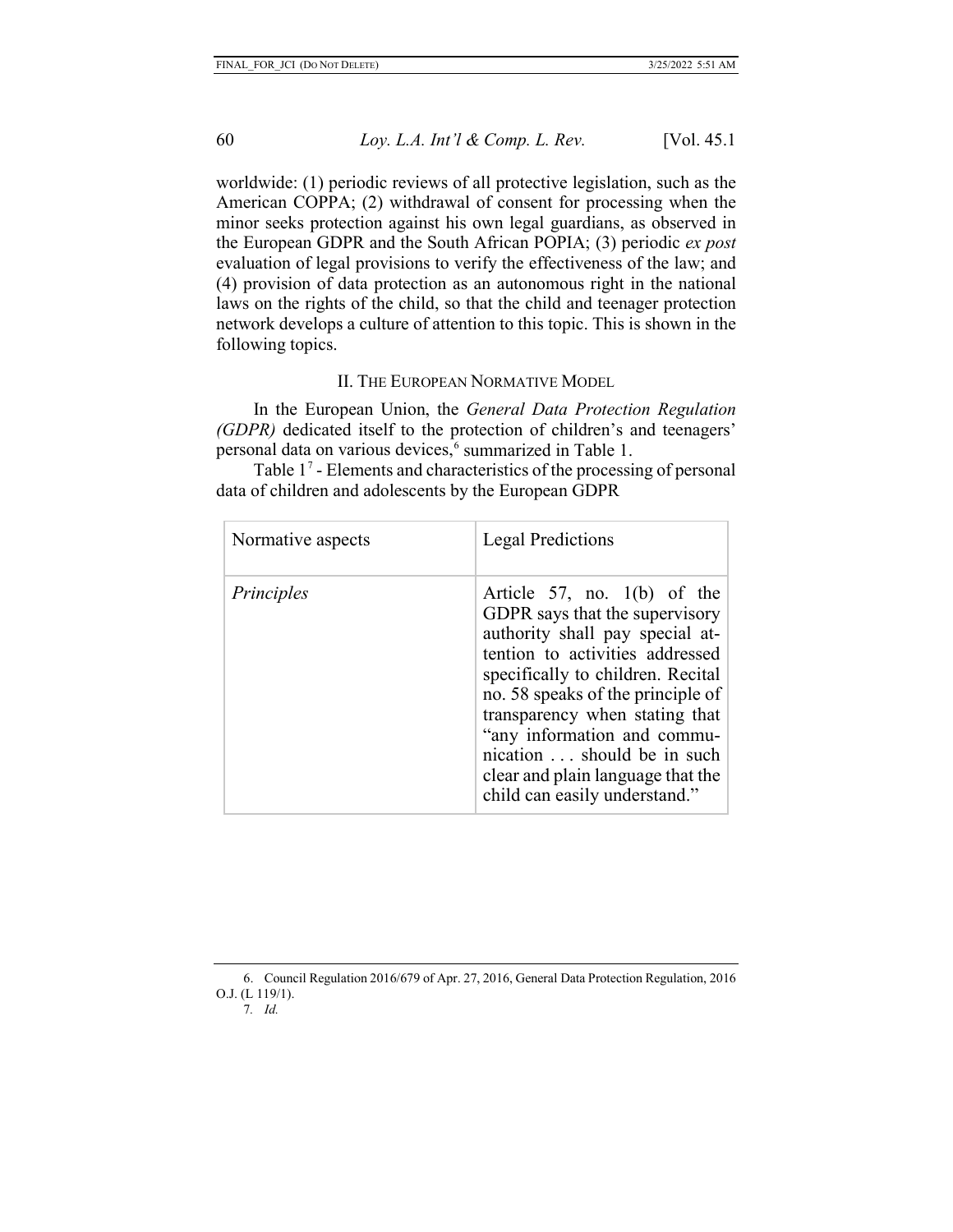| Type of consent                                                                                                                                                  | Recital no. 38 states that "[the]<br>consent of the holder of parental<br>responsibility should not be<br>necessary in the context of pre-<br>ventive or counseling services<br>offered directly to a child." Ac-<br>cording to Article 8, n. 1, the<br>consent of the holders of paren-<br>tal responsibility for all children<br>under 16 is essential. |
|------------------------------------------------------------------------------------------------------------------------------------------------------------------|-----------------------------------------------------------------------------------------------------------------------------------------------------------------------------------------------------------------------------------------------------------------------------------------------------------------------------------------------------------|
| Right to permanent publicity of<br>information                                                                                                                   | Silence about children and teen-<br>agers.                                                                                                                                                                                                                                                                                                                |
| Restriction of the information<br>collected to the activity adhered<br>to by the data subject (games,<br>online platforms, websites and<br><i>applications</i> ) | Silence about children and teen-<br>agers.                                                                                                                                                                                                                                                                                                                |
| Age restriction of guarantees                                                                                                                                    | Up to 16 years. Article 8, no. 1,<br>however, states that "Member<br>States may provide by law for a<br>lower age for those purposes<br>provided that such lower age is<br>not below 13 years".                                                                                                                                                           |
| Right to data erasure and obliv-<br>ion                                                                                                                          | Recital no. 65 stresses the spe-<br>cial importance of these rights<br>in favor of children.                                                                                                                                                                                                                                                              |

Despite dedicating Article 8 specifically to children and teenagers, there are special provisions on them throughout the text of the regulation. It is noteworthy that the only article dedicated exclusively to children was limited to dealing with just one topic: consent.<sup>[8](#page-5-0)</sup> Nevertheless, there are sparse provisions across the GDPR for these vulnerable subjects.<sup>[9](#page-5-1)</sup>

<sup>8</sup>*. Id.* at 119/7.

<span id="page-5-1"></span><span id="page-5-0"></span><sup>9.</sup> Interestingly, 56% of European users do not read the terms of consent and 18% do not take them into account. McCullagh, *supra* note 4, at 115.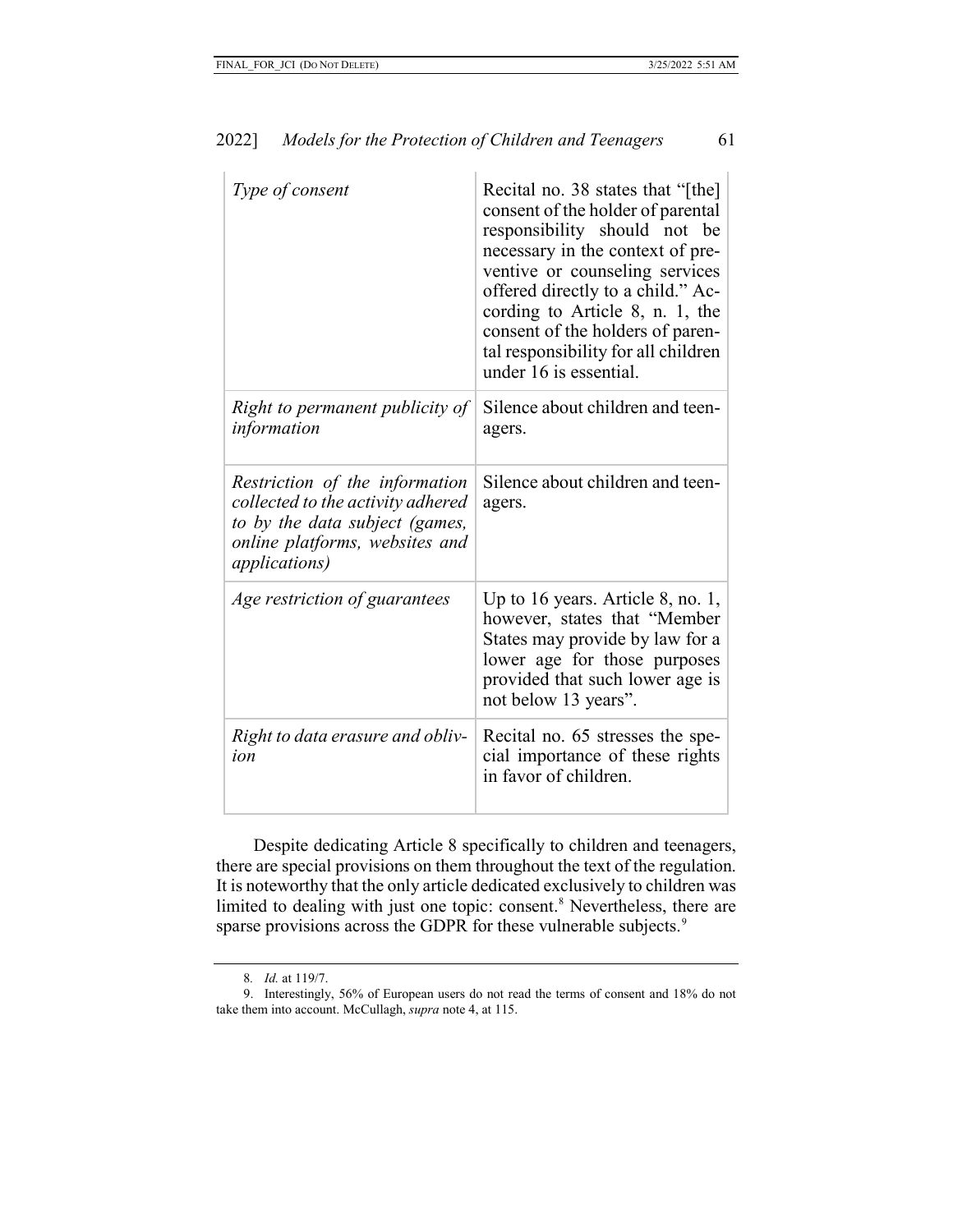Article 8 no. 1 makes it clear that the protective measures of the GDPR are aimed at minors under 16 years of age.<sup>[10](#page-6-0)</sup> That same provision, however, says that "Member States may provide by law for a lower age for those purposes provided that such lower age is not below 13 years."<sup>[11](#page-6-1)</sup>

Some authors criticize European discretion, arguing that instead of giving this freedom to States, it should use a standard according to the experts' assessment of young people's ability to discern their data and the knowledge of what is advertising or elements of the games for setting a standard.<sup>[12](#page-6-2)</sup>

As the analysis chapter on the Brazilian normative model will show, Article 8 no. 2 from the GDPR served as an undisguised inspiration for Article 14 no. 5 of the Brazilian LGPD. [13](#page-6-3) Both require that the controller must check — considering the available technologies — whether the con-sent was actually given by the parental responsibility holder.<sup>[14](#page-6-4)</sup> This is the only form of valid consent when the service offered is aimed at children and teenagers, as per Article 8 no. 1of the GDPR[.15](#page-6-5)

The European legislators went beyond the Brazilian one and envisioned those sad hypotheses in which the person responsible for the minor does not act on his behalf. For these situations, recital no. 38 states that "[t]he consent of the holder of parental responsibility should not be necessary in the context of preventive or counseling services offered directly to a child."[16](#page-6-6) Therefore, the parents' or guardians' consent is withdrawn when the data processing is done by the protective network of children and youth, since preventive services can, even in theory, turn precisely against the holders of parental responsibility, custody or guardianship.

Paragraph 6 of Article 14 of the LGPD was another Brazilian guide-line of European inspiration.<sup>[17](#page-6-7)</sup> It repeats Article 12 no. 1 and recital no. 58 of the GDPR to define that data subjects under the age of 16 should

<span id="page-6-1"></span><span id="page-6-0"></span><sup>10.</sup> Council Regulation 2016/679 of Apr. 27, 2016, General Data Protection Regulation, 2016 O.J. (L 119/37).

<sup>11</sup>*. Id.*

<sup>12.</sup> McCullagh, *supra* note 4, at 131.

<sup>13</sup>*. See* discussion *infra* Section V.

<span id="page-6-4"></span><span id="page-6-3"></span><span id="page-6-2"></span><sup>14.</sup> Lei No. 13.709, de 14 de Agosto de 2019, DIARIO OFFICIAL DA UNIĀO, 157 (59, t.1): 8, Agosto 2018 (Braz.).

<span id="page-6-5"></span><sup>15.</sup> Council Regulation 2016/679 of Apr. 27, 2016, General Data Protection Regulation, 2016 O.J. (L 119/37).

<sup>16</sup>*. Id.* at 119/7.

<span id="page-6-7"></span><span id="page-6-6"></span><sup>17.</sup> Lei No. 13.709, de 14 de Agosto de 2019, DIARIO OFFICIAL DA UNIĀO, 157 (59, t.1): 8, Agosto 2018 (Braz.).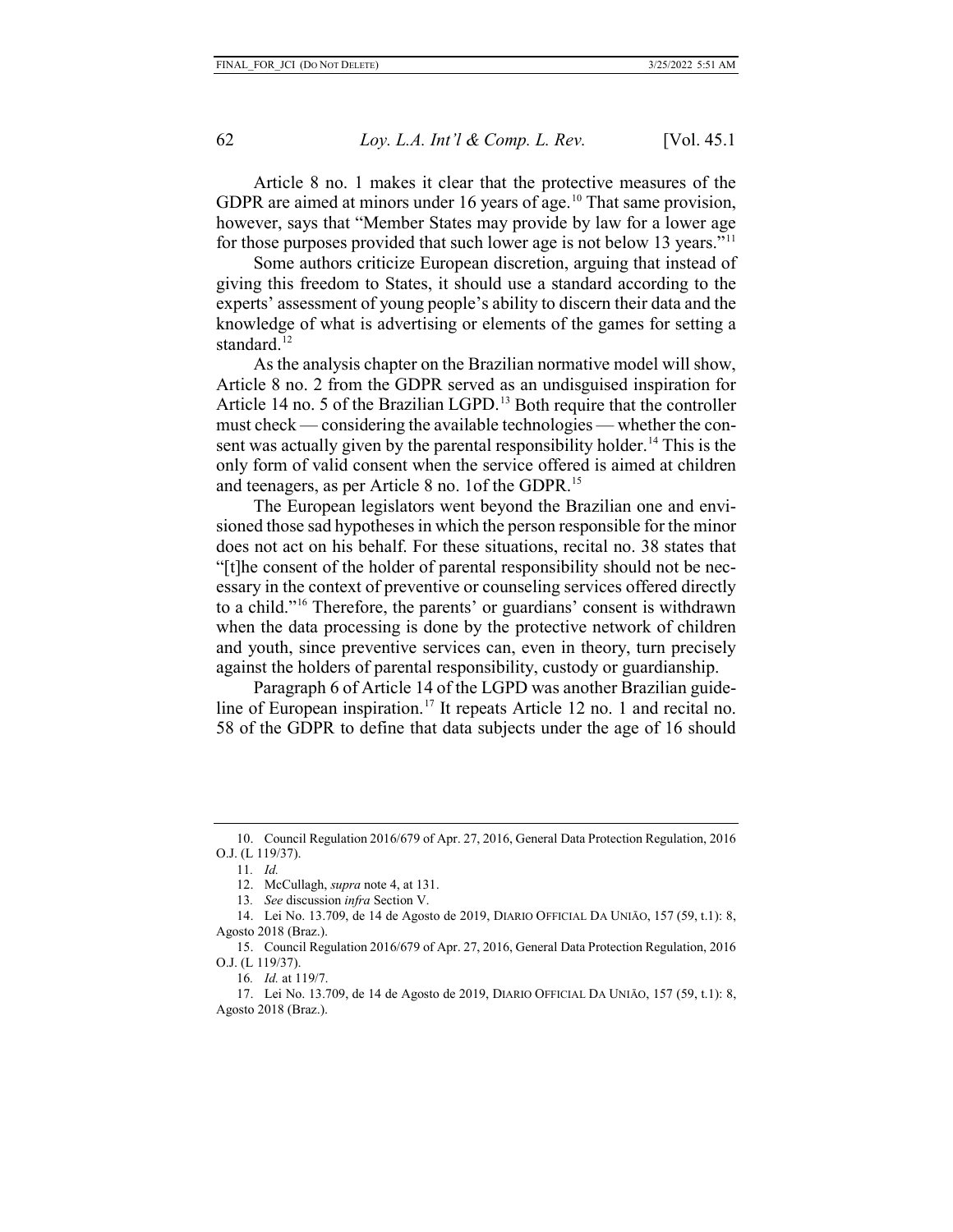receive information about the processing "in a concise, transparent, intel-ligible and easily accessible form, using clear and plain language."<sup>[18](#page-7-0)</sup>

In spite of the absence of express mention of principles in the articles especially planned for the protection of children and teenagers, two principles are extracted from the GDPR which should guide the security of minors in the use of information society services. The first one is found in Article 57, no. 1(b) of the GDPR, according to which the supervisory authority should pay special attention to activities addressed specifically to children.[19](#page-7-1) Recital no. 58 speaks of the principle of transparency, stating that "any information and communication . . . should be in such a clear and plain language that the child can easily understand."[20](#page-7-2)

Despite the lack of a specific article in this regard, recital no. 65 expresses special relevance to the right to erase data and the right to forget children. According to the European legislators, this is because consent at this stage of life is given without full awareness of the risks inherent in processing personal data.<sup>[21](#page-7-3)</sup> Therefore, recital no. 65 says that "[t]he data subject should be able to exercise that right [to erasure and forgetting] notwithstanding the fact that he or she is no longer a child."<sup>[22](#page-7-4)</sup>

Likewise, self-regulation means that different systems have different solutions. While "Club Penguin" limits which data can be made available to third parties, such as an identification or phone number, others, such as Facebook, transmit that data.<sup>[23](#page-7-5)</sup>

It should also be noted that the GDPR does not exhaust data protection in Europe.[24](#page-7-6) The Member States of the European Union are free to legislate complementarily on the subject, establishing national authorities. For example, the Portuguese National Data Protection Commission (CNPD) defined in its plan of activities for 2020 to "publish a guideline on the treatment of personal data of children especially for guardians."<sup>[25](#page-7-7)</sup>

<span id="page-7-1"></span><span id="page-7-0"></span><sup>18.</sup> Council Regulation 2016/679 of Apr. 27, 2016, General Data Protection Regulation, 2016 O.J. (L 119/39).

<sup>19</sup>*. Id.* at 119/68.

<sup>20</sup>*. Id.* at 119/11.

<sup>21.</sup> McCullagh, *supra* note 4, at 120.

<span id="page-7-5"></span><span id="page-7-4"></span><span id="page-7-3"></span><span id="page-7-2"></span><sup>22.</sup> Council Regulation 2016/679 of Apr. 27, 2016, General Data Protection Regulation, 2016 O.J. (L 119/13).

<sup>23.</sup> McCullagh, *supra* note 4, at 113.

<sup>24</sup>*. Id.* at 119.

<span id="page-7-7"></span><span id="page-7-6"></span><sup>25</sup>*. Plano de Actividades* [Activities Plan], BRAZ. INTERNET STEERING COMM., 8-9 (2019) (Braz.) [hereinafter Activities Plan].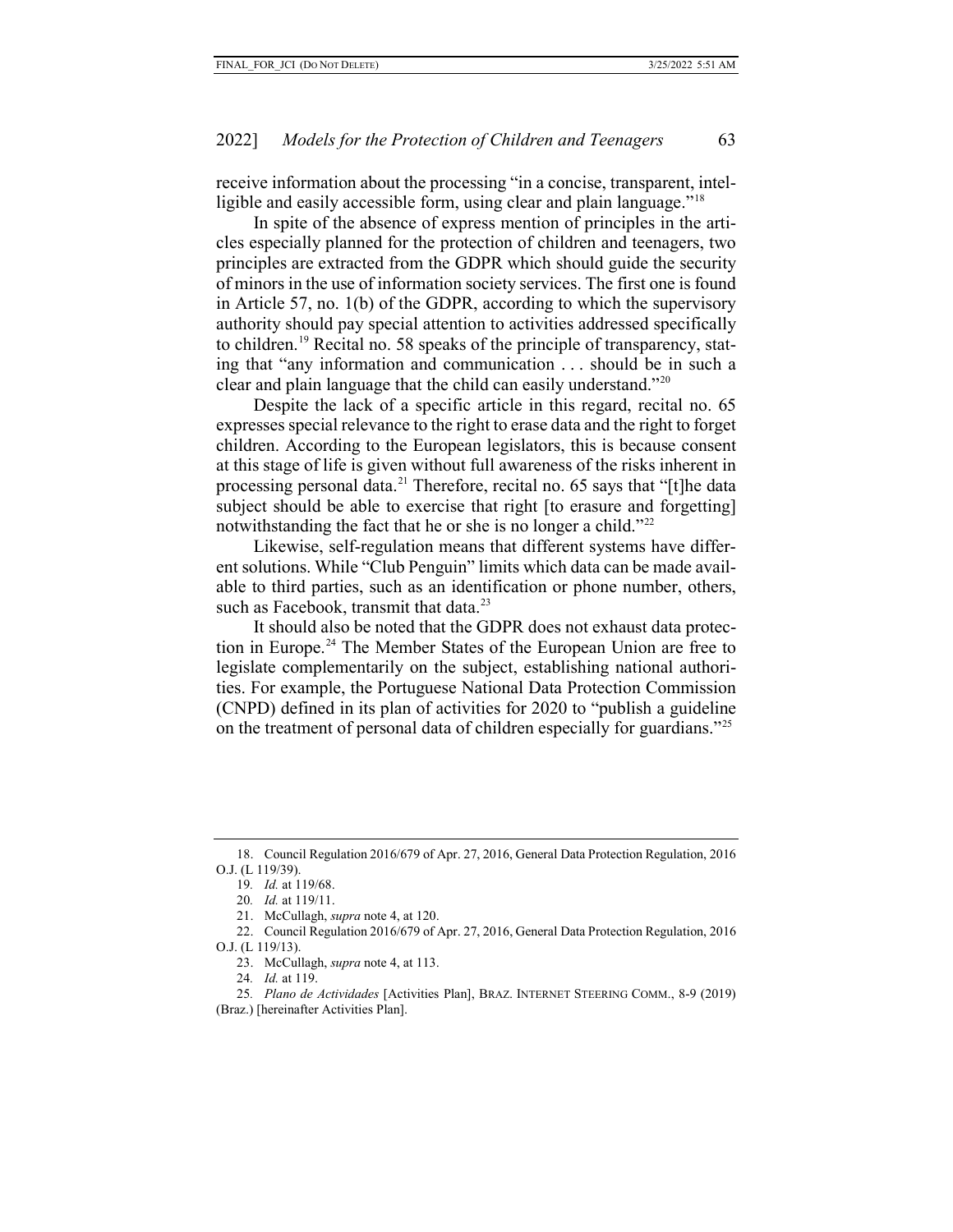#### III. THE U.S. NORMATIVE MODEL

The normative model of the United States of America differs from all others because it has a specific federal law for the protection of children and adolescents' data: the Children's Online Privacy Protection Act of 1998, commonly identified by the acronym COPPA.[26](#page-8-0) Its main aspects related to this study are summarized in table 2.

Table  $2^{27}$  $2^{27}$  $2^{27}$  - Elements and characteristics of the processing of personal data of children and adolescents by the American COPPA

| Normative aspects                              | <b>Legal Predictions</b>                                                                                                                                                                                                                     |
|------------------------------------------------|----------------------------------------------------------------------------------------------------------------------------------------------------------------------------------------------------------------------------------------------|
| Principles                                     | It lists two main purposes: (a) to<br>protect the privacy of personal<br>information collected from and<br>about children on the Internet;<br>(b) to provide greater parental<br>control over the collection and<br>use of that information. |
| Type of consent                                | Verifiable parental consent for<br>the collection, use, or disclosure<br>of personal information from<br>children under the age of 13.                                                                                                       |
| Right to permanent publicity of<br>information | Controllers must "provide clear,<br>prominent, and understandable<br>notice about the practices of<br>collecting and using infor-<br>mation from the website opera-<br>tor through the website."                                             |

<span id="page-8-1"></span><span id="page-8-0"></span><sup>26.</sup> Children's Online Privacy Protection Act of 1998, 15 U.S.C. §§ 6501–05, 1301 [hereinafter COPPA]. 27*. Id.*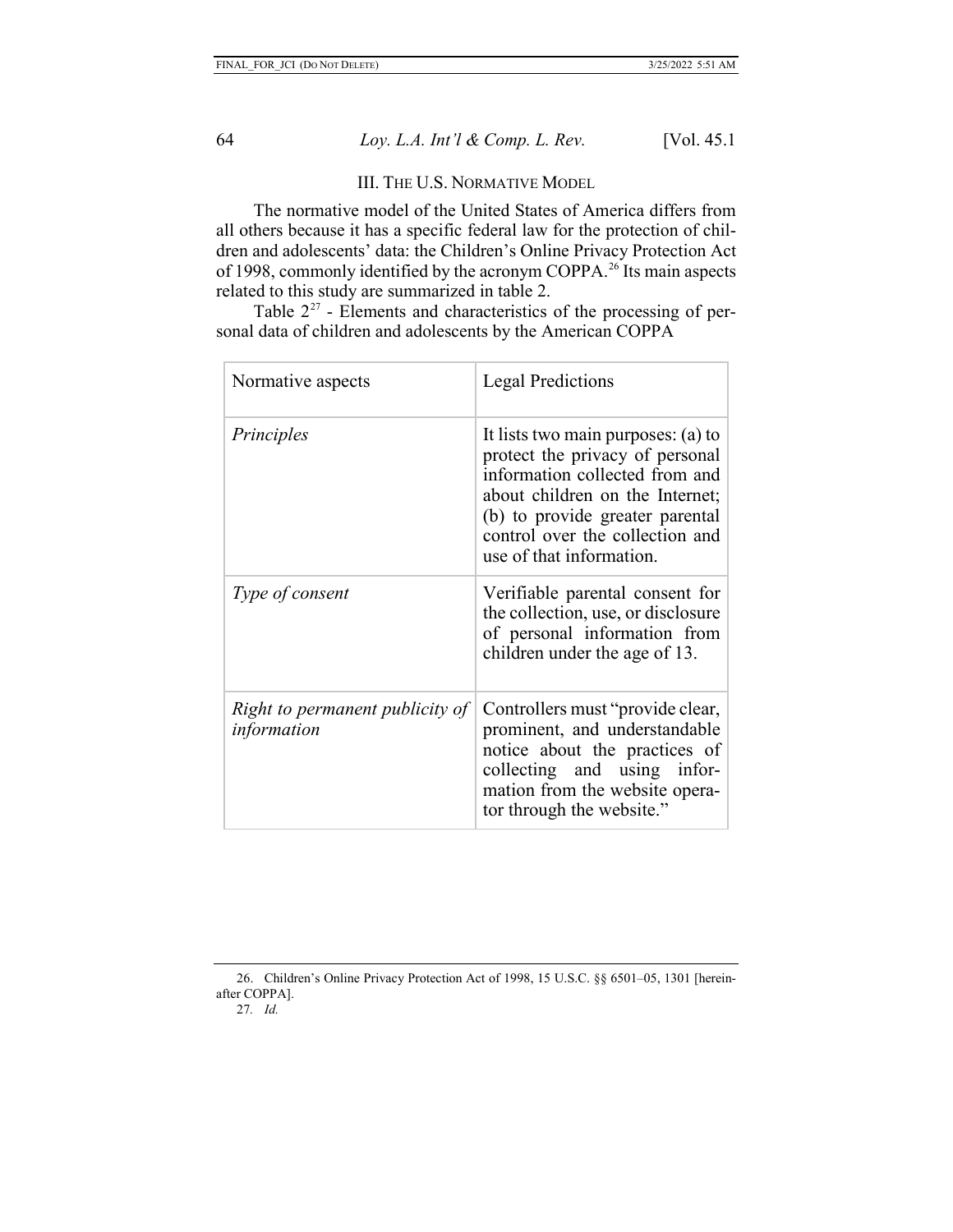| Restriction of the information<br>collected to the activity adhered<br>to by the data subject (games,<br>online platforms, websites and<br><i>applications</i> ) | There are no restrictions, but<br>there must be "reasonable ef-<br>forts to notify parents and an<br>opportunity to prevent or reduce<br>the collection or use of personal<br>information collected from chil-<br>dren over the age of 12 and un-<br>der 17." |
|------------------------------------------------------------------------------------------------------------------------------------------------------------------|---------------------------------------------------------------------------------------------------------------------------------------------------------------------------------------------------------------------------------------------------------------|
| Age restriction of guarantees                                                                                                                                    | People under 16 years old. Sec-<br>tion 2, no. 1. The level of pro-<br>tection for some specific guar-<br>antees varies with age.                                                                                                                             |
| Judicial protection mechanisms                                                                                                                                   | See Section 5.                                                                                                                                                                                                                                                |
| <i>Forecast of periodic reviews</i>                                                                                                                              | <i>See</i> Section 7.                                                                                                                                                                                                                                         |

Two COPPA principles emerge from the two purposes defined in its preamble: (a) the protection of private personal information collected from and about children on the Internet, and; (b) greater parental control over the collection and use of that information. Every enforcer must keep in mind these two targets established by the legislature in formulating the law.

According to Section 1302, no. 1, the protections are intended for people under the age of 13[.28](#page-9-0) In addition, there is variation in the level of coverage of some rights depending on age. For example, according to Section 1303(b)(1)(A)(ii), "any website or online service directed to children that collects personal information from children . . . [must] obtain verifiable parental consent for the collection, use, or disclosure of personal information from children [who are under the age of 13]."[29](#page-9-1) Section  $1303(b)(2)(C)(i)$ , imposes that those same websites must use "reasonable" efforts to provide the parent notice and an opportunity" to prevent or curtail the collection or use of personal information collected from children over the age of 12 and under the age of  $17<sup>30</sup>$  $17<sup>30</sup>$  $17<sup>30</sup>$  It is interesting that despite

<span id="page-9-1"></span><span id="page-9-0"></span><sup>28</sup>*. Id.* § 1302(1).

<sup>29</sup>*. Id.* § 1303(b)(1)(A)(ii).

<span id="page-9-2"></span><sup>30</sup>*. Id.* § 1303(b)(2)(C)(i).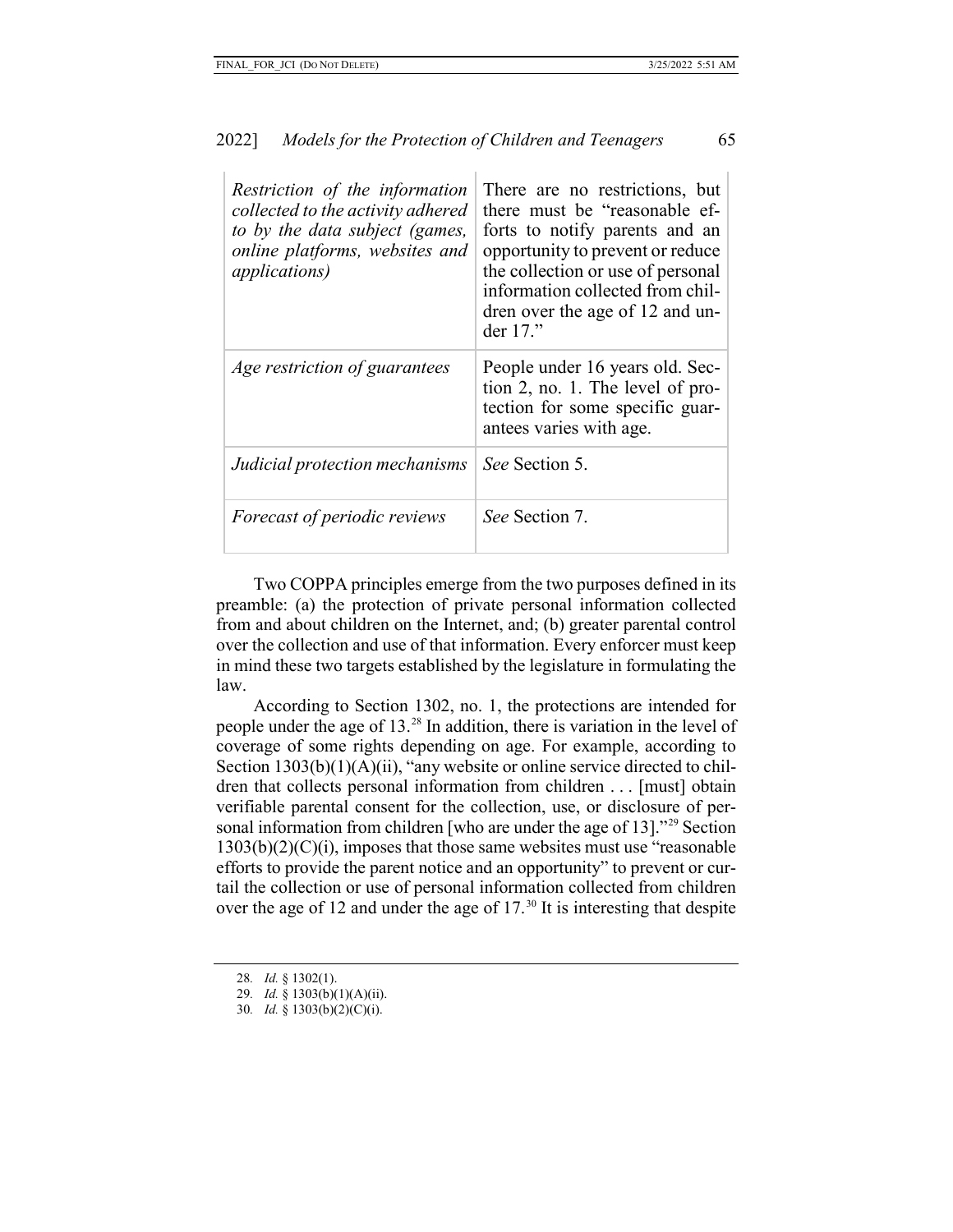the initial age limit (16 years), there is a safeguard aimed at children under 17 years old.

Section 1302 no. 8, defines personal information as "individually, identifiable information about an individual" presenting the following example list:  $(A)$  a first and last name;  $(B)$  a home or other physical address; (C) an email address; (D) a telephone number; and (E) a Social Security number.<sup>31</sup> The letters "F" and "G" continue the previous idea and points to any information that would facilitate or enable the "physical or online contacting of a specific individual," including information that is associated with "an identifier described in this paragraph" in such manner as to become identifiable to a specific individual. [32](#page-10-1) The Federal Trade Commission expanded the concept in 2011 to include phone numbers, photographs, videos, audio files, and geolocation information. [33](#page-10-2) As can be seen, the North American conception is as profound as that of the European GDPR,<sup>[34](#page-10-3)</sup> distancing itself from the timid wording of Article 5 of the Bra-zilian LGPD,<sup>[35](#page-10-4)</sup> presented later.

Unlike the Brazilian LGPD, there is no provision for the right to permanent publicity of information, although there is an order, provided for in Section  $1303(b)(1)(A)(i)$ , for controllers to provide clear, prominent, and understandable notice about the website operator's information collection and use practices.<sup>[36](#page-10-5)</sup> Permanent advertising refers to the modalities of data processing of the website, not to its content, as in Brazil.

In three other points, U.S. law differs from all others: (1) it provides for specific judicial protection of the rights established in COPPA, to which Section 5 was dedicated;<sup>[37](#page-10-6)</sup> (2) it provides for periodic reviews of its provisions, the first being five years after the initial term, pursuant to Section 7, [38](#page-10-7) and; (3) it *ex post* analyzes periodically with the objective of

<sup>31</sup>*. Id.* §§ 1302(8)(A)–(E).

<sup>32.</sup> COPPA, §§ 1302(8)(F)–(G).

<sup>33.</sup> FTC Children's Online Privacy Protection Rule, 16 C.F.R. § 312.2 (2020).

<span id="page-10-3"></span><span id="page-10-2"></span><span id="page-10-1"></span><span id="page-10-0"></span><sup>34</sup>*. See* Council Regulation 2016/679 of Apr. 27, 2016, General Data Protection Regulation, 2016 O.J. (L 119/33). Article 4, no. 1 of the GDPR defines "personal data" as information relating to an identified or identifiable natural person ("data subject"); an identifiable person is a person who can be identified, directly or indirectly, in particular by reference to an identifier, such as a name, identification number, location data, identifiers electronically or to one or more specific elements of the physical, physiological, genetic, mental, economic, cultural or social identity of that natural person.

<span id="page-10-7"></span><span id="page-10-6"></span><span id="page-10-5"></span><span id="page-10-4"></span><sup>35.</sup> Lei No. 13.709, de 14 de Agosto de 2019, DIARIO OFFICIAL DA UNIĀO, 157 (59, t.1): 2, Agosto 2018 (Braz.). ("For the purposes of this Law, it is considered: I - personal data: information related to the identified or identifiable natural person").

<sup>36.</sup> COPPA, § 1303(b)(1)(A)(i).

<sup>37</sup>*. Id.* § 1305(a)(1).

<sup>38</sup>*. Id.* § 1307.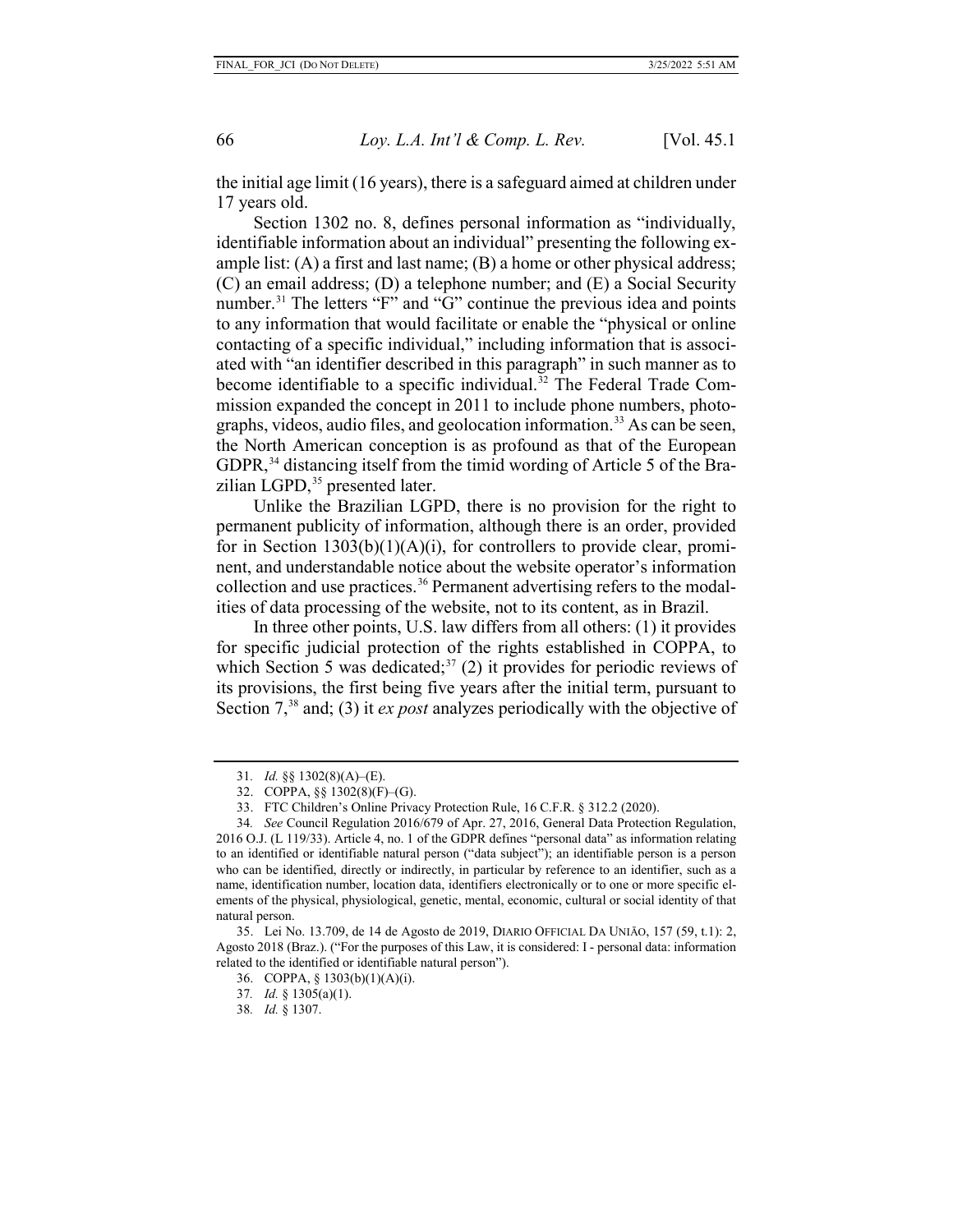verifying the effectiveness of the law, per Section 7.<sup>[39](#page-11-0)</sup> The Federal Trade Commission has fulfilled its role of keeping that law "up to date and relevant, including through a 2013 rule that brought COPPA into the age of mobile and social media."<sup>[40](#page-11-1)</sup>

#### IV. THE LATIN AMERICAN NORMATIVE MODELS

There was a Latin American trend regarding the protection of data processing by minors: the lack of confrontation, or only a shy mention of the subject. In the data protection laws of Argentina<sup>[41](#page-11-2)</sup> and Uruguay<sup>[42](#page-11-3)</sup> there is no legal provision aimed specifically at children and teenagers. In Uruguay, a subsequent regulatory decree remained silent on the issue, with-out any mention of children or teenagers.<sup>[43](#page-11-4)</sup> Any protection to the processing of information of children and adolescents is made according to the general provisions contained in the protective laws of childhood and youth.[44](#page-11-5) In Argentina, a bill that proposes to modify the reality indicated has been discussed since 2018.<sup>[45](#page-11-6)</sup> Even so, there is no concern with deepening the issue, because the only two specific proposals are related to the legitimacy for filing the habeas data lawsuit per Article  $80^{46}$  $80^{46}$  $80^{46}$  and the mandatory impact assessment when there is significant non-incidental processing of data on minors per Article 40. [47](#page-11-8)

*Ley Estatutaria* 1581 of 2012, which deals with the prevalent rights of boys, girls, and teens, expressly prohibits the data processing of minors in Colombia unless it is public in nature.<sup>[48](#page-11-9)</sup> In addition, the law requires the State to provide legal representatives and guardians of children information about the risks arising from the processing of children's and adolescents' data.[49](#page-11-10) Article 12 from Decree 1377 of 2013 repeated the prohibition of processing data of minors, unless it was public data, provided

<sup>39</sup>*. See id.*

<span id="page-11-1"></span><span id="page-11-0"></span><sup>40.</sup> Ariel Fox Johnson, *13 Going on 30: An Exploration of Expanding COPPA's Privacy Protections to Everyone,* 44 SETON HALL LEGIS. J. 420, 455 (2019).

<sup>41.</sup> Law No. 25.326, Oct. 30, 2000, [MDL VIII-PDP] J.A. (Arg.).

<span id="page-11-3"></span><span id="page-11-2"></span><sup>42.</sup> Law No. 18331, August 11, 2008, [1] Nat'l Reg. L. & Decree 378 (Uru.), https://www.impo.com.uy/bases/leyes/18331-2008.

<span id="page-11-9"></span><span id="page-11-8"></span><span id="page-11-7"></span><span id="page-11-6"></span><span id="page-11-5"></span><span id="page-11-4"></span><sup>43.</sup> D. 414/009, Sept. 15, 2009, [1] Registro Nacional de Leyes y Decretos [National Registry of Laws & Decrees] 552 (Uru.).

<sup>44</sup>*. Id.* at 2.

<sup>45.</sup> Personal Data Protection Act of 2020, Sep. 19, 2018, (Arg.).

<sup>46</sup>*. Id.* at 29–30.

<sup>47</sup>*. Id.* at 19–20.

<sup>48.</sup> L. 1581/12 Octubre 17, 2012, art. 8 [48587] Diario Oficial [D.O.] (Colom.).

<span id="page-11-10"></span><sup>49</sup>*. Id.* at art. 7.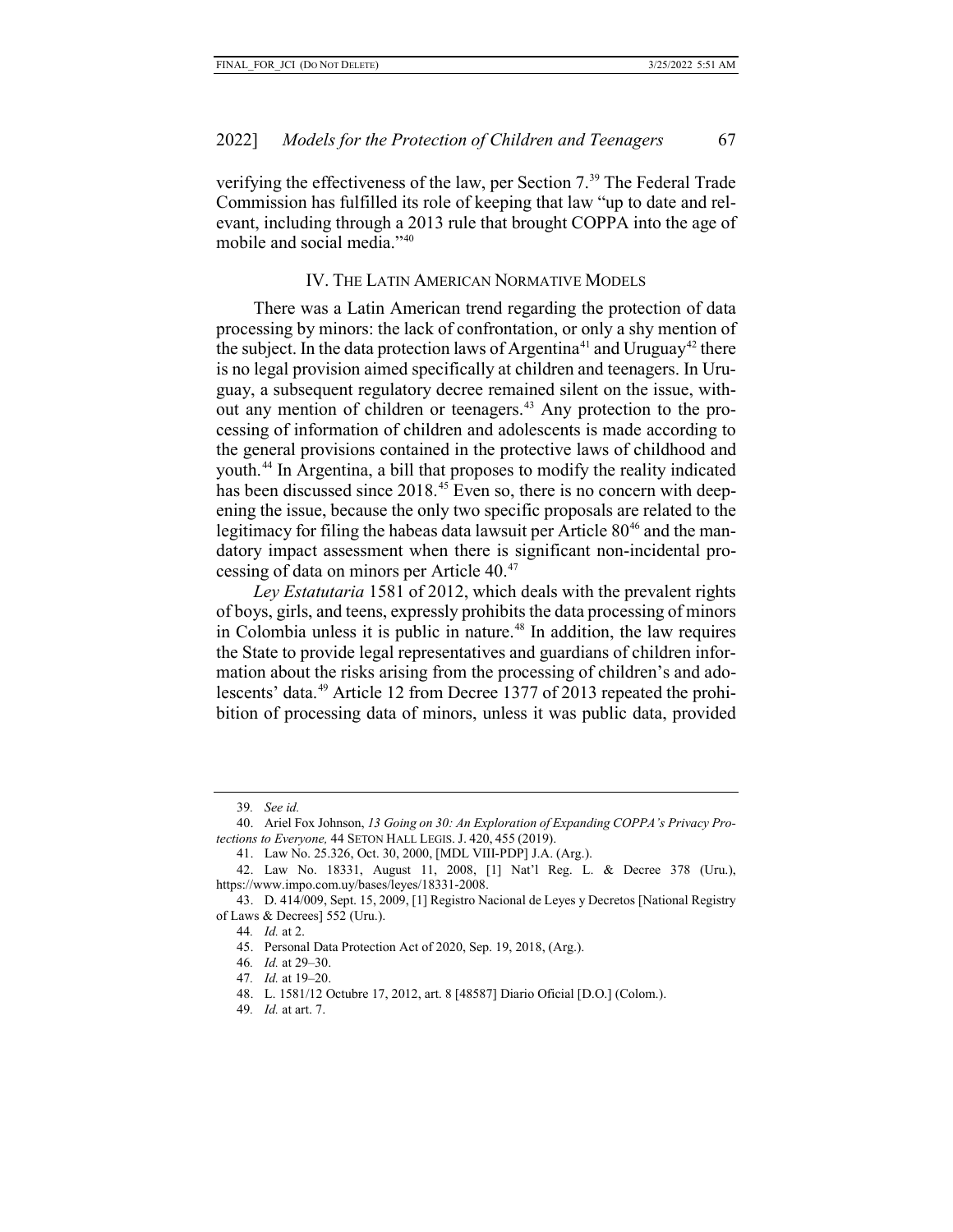that the best interests and fundamental rights are respected, in addition to having a prior authorization of the legal representative.<sup>[50](#page-12-0)</sup>

In Peru*, Ley de Protección de Datos Personales*, Law n. 29733 of 2011, provides that special measures will be enacted to protect the personal data of minors from data processors.[51](#page-12-1) Article 13 sec. 3 of the *PDPL* stipulates that minors' rights recognized therein will be exercised through legal representatives, always maintaining minors' best interests.<sup>[52](#page-12-2)</sup> In addition, one of the functions of the National Personal Data Protection Authority is to promote and strengthen the culture of data protection for minors. [53](#page-12-3) In 2013, article 30 of the Supreme Decree no. 003-2013-JUS, designed to regulate Law no. 29733, established the obligation of database holders, especially public entities, to collaborate with and promote knowledge of the right to protection of personal data of children and ad-olescents.<sup>[54](#page-12-4)</sup>

Mexico was the Latin American country with the legislation that went deepest into the theme of this study, although it also did so timidly. This North American country, in fact, presented an interesting normative path for the construction of a protective legal framework for the processing of personal data. In 2002*, Ley Federal de Acceso a la Información Pública Gubernamental* was the first order to recognize the right of protection of personal data for the public sphere. [55](#page-12-5) In 2009, two paragraphs were added to Article 16 of the Mexican Constitution to raise the right to protection of personal data to a fundamental and autonomous right.<sup>[56](#page-12-6)</sup> The following year, *Ley Federal de Protección de Datos Personales en Posesión de los Particulares*, for the first time, brought clear rules on data processing.[57](#page-12-7) In 2017, *Ley Federal de Transparencia y Acceso a la Información Pública* abrogated the Governmental Access to Public Infor-mation Act of 2002 and provided for several rules on data protection.<sup>[58](#page-12-8)</sup> So far, legislation has turned a blind eye to childhood and youth. This

<sup>50.</sup> L. 1377/2013, Junio 27, 2013, Diario Oficial [D.O.], art. 12 (Colom.).

<span id="page-12-2"></span><span id="page-12-1"></span><span id="page-12-0"></span><sup>51.</sup> L. 29733, Jul. 3, 2011, Law for Personal Data Protection, N.L. 445746, tit. III, art. 13, § 3 (Peru).

<sup>52</sup>*. Id.*

<sup>53</sup>*. Id.* at tit. VII, art. 33, § 6.

<sup>54.</sup> L. 29733, [D.S.] 003-2013-JUS, Mar. 22, 2013, N.L. 491320 ch. IV, art. 30 (Peru).

<span id="page-12-5"></span><span id="page-12-4"></span><span id="page-12-3"></span><sup>55.</sup> Mendez Enriquez, Olivia A., "Marco jurídico de la protección de datos personales en las empresas de servicios establecidas en México: desafios y cumplimiento," 7, 25.

<span id="page-12-6"></span><sup>56.</sup> Constitución Política de los Estados Unidos Mexicanos, CPEUM, Article 16, Diario Oficial de la Federación [DOF] 05-02-1917, últimas reformas DOF 28-05-2021.

<span id="page-12-7"></span><sup>57.</sup> Ley Federal de Protección de Datos Personales en Posesión de los Particulares [LFPDPP], Diario Oficial de la Federación [DOF] 05-07-2010, últimas reformas DOF 05-07-2010 (Mex.).

<span id="page-12-8"></span><sup>58.</sup> Ley Federal de Transparencia y Acceso a la Información Pública [LFTAIPG], Diario Oficial de la Federación [DOF] 09-05-2016, últimas reformas DOF 27-01-2017 (Mex.).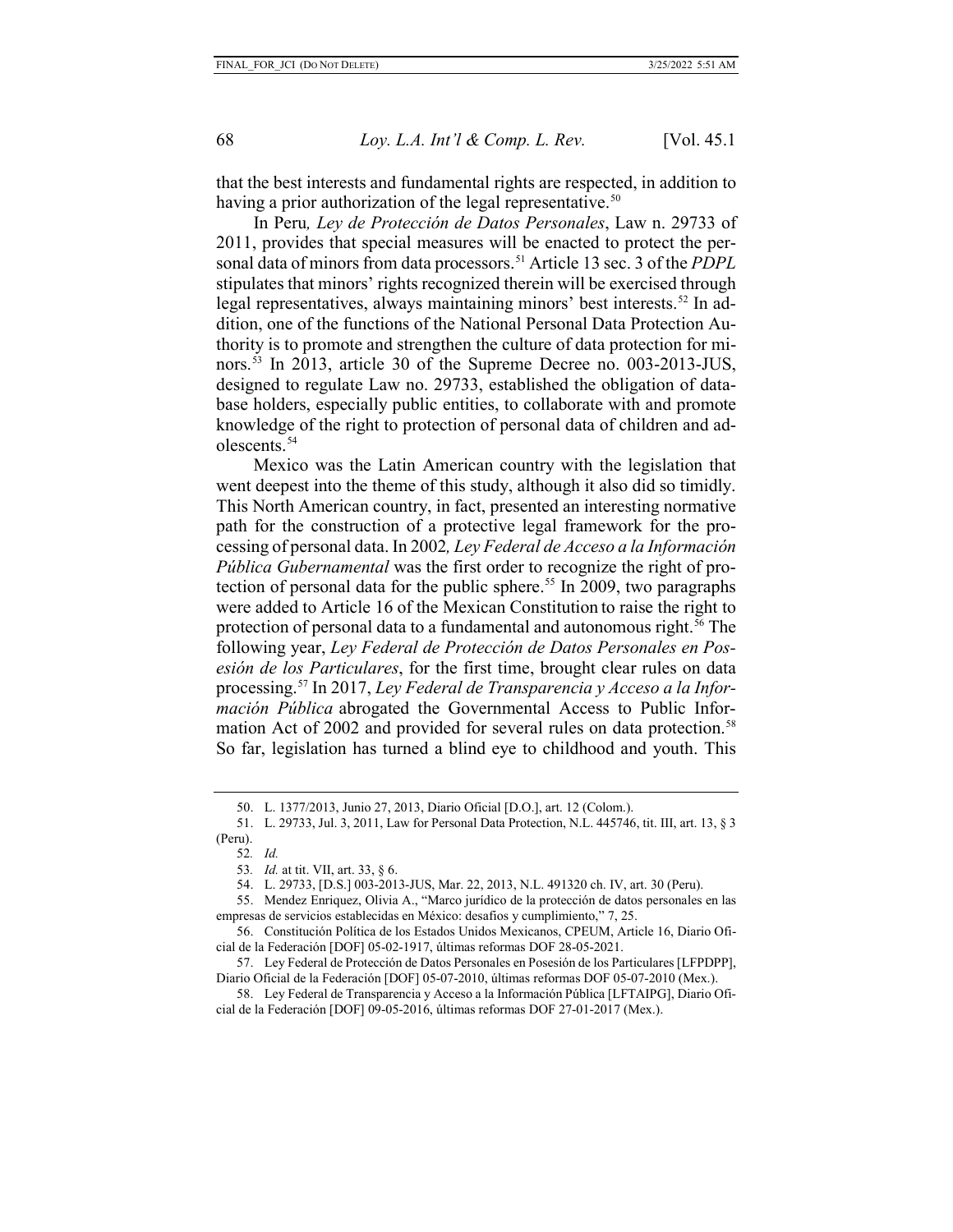changed for the first time in 2017, on the occasion of another law: *Ley General de Protección de Datos Personales in Posesión de Sujetos Obligados*, [59](#page-13-0) whose safeguards for boys and girls are summarized in Table 3.

Table  $3^{60}$  $3^{60}$  $3^{60}$  - Elements and characteristics of the processing of personal data of children and adolescents by the Mexican *Ley General de Protección de Datos Personales en Posesión de Sujetos Obligados*

| Normative aspects                                                                                                                                                | <b>Legal Predictions</b>                                                                                        |
|------------------------------------------------------------------------------------------------------------------------------------------------------------------|-----------------------------------------------------------------------------------------------------------------|
| Principles                                                                                                                                                       | The best interests of girls, boys<br>and teenagers, under the terms<br>of the applicable legal provi-<br>sions. |
| Type of consent                                                                                                                                                  | According to the rules of repre-<br>sentation provided for in the ap-<br>plicable civil legislation.            |
| <i>Right to permanent publicity of</i> Silence.<br>information                                                                                                   |                                                                                                                 |
| Restriction of the information<br>collected to the activity adhered<br>to by the data subject (games,<br>online platforms, websites and<br><i>applications</i> ) | Silence.                                                                                                        |
| Age restriction guarantees                                                                                                                                       | Silence.                                                                                                        |

Very close to Article 14 of the Brazilian *LGPD*, [61](#page-13-2) Article 7 of the latter Mexican law establishes the child's best interests as a principle for

<span id="page-13-0"></span><sup>59.</sup> Ley General de Protección de Datos Personales en Posesión de Sujetos Obligados [LGPDPPSO], Diario Oficial de la Federación [DOF] 26-01-2017, ch. II, art. 7 (Mex.).

<sup>60</sup>*. Id.* 

<span id="page-13-2"></span><span id="page-13-1"></span><sup>61.</sup> Lei No. 13.709, de 14 de Agosto de 2019, DIARIO OFFICIAL DA UNIĀO, 157 (59, t.1): 8, Agosto 2018 (Braz.).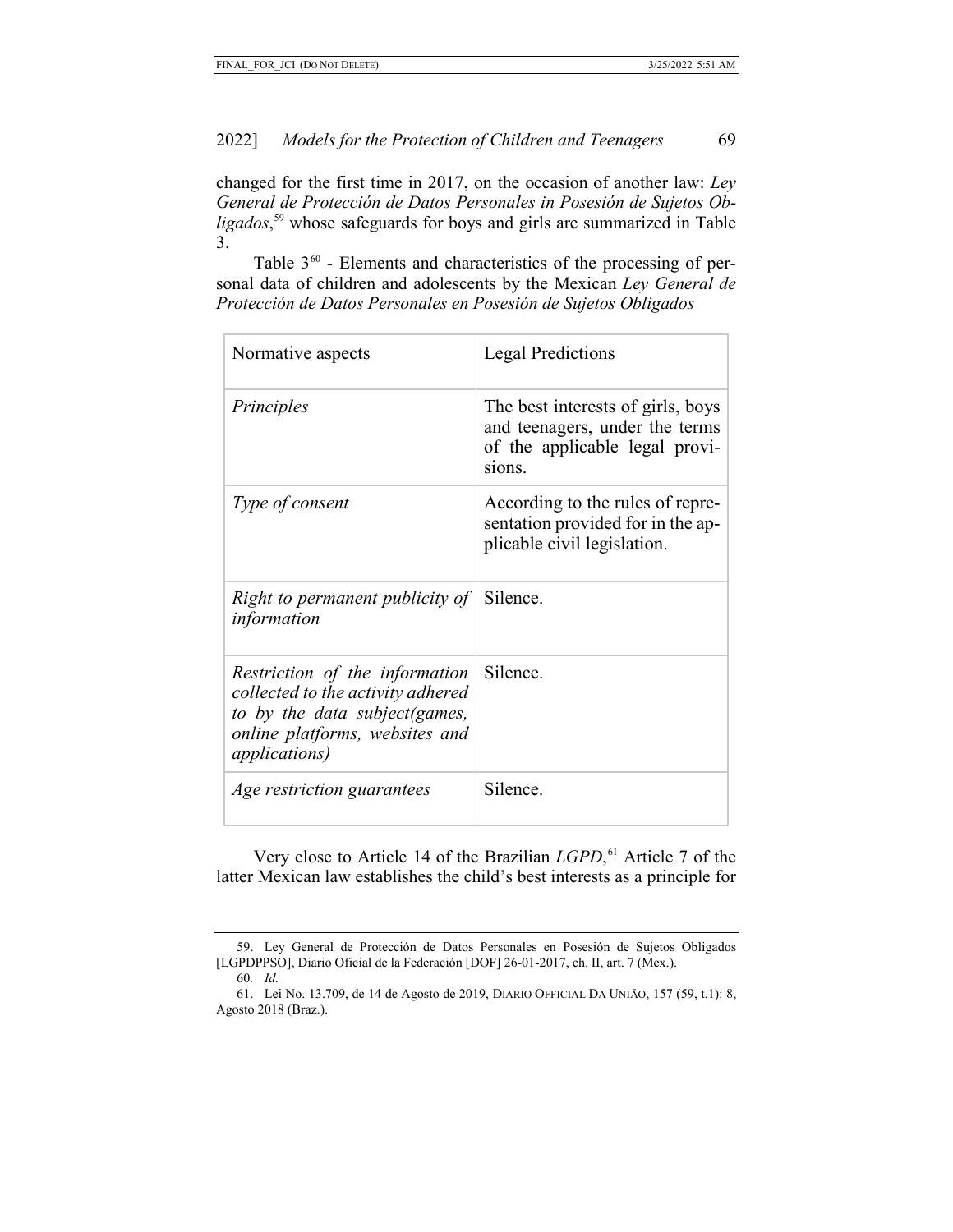processing of personal data, and refers to the other legal provisions applicable to children and youth.<sup>62</sup>

Consent, according to Article 20, must be given in accordance with the rules of representation provided for in applicable civil law. $^{63}$  $^{63}$  $^{63}$  Pursuant to Article 49, these same rules of representation apply to the exercise of the so-called ARCO rights (Access, Rectification, Cancellation and Opposition). $64$ 

In addition, the only other mention of the new legislation on children and adolescents is made in Article 107.1, which prevents the conciliation stage during the review appeal when there is a violation of the protection of the rights of minors.<sup>[65](#page-14-3)</sup>

A final observation is essential in relation to the Mexican normative system: *Ley General de los Derechos de Niñas, Niños y Adolescentes* ex-pressly took care to protect the personal data of children and teens.<sup>[66](#page-14-4)</sup> Article 76 provides for the rights to personal and family privacy, as well as the protection of personal data.<sup>[67](#page-14-5)</sup> Article 77 considers violation of privacy to be any handling of the image, name, personal data or references that allow identification in the media.<sup>[68](#page-14-6)</sup> Further, Article 109 obliges social assistance centers to guarantee the protection of personal data, in accord-ance with the applicable legislation.<sup>[69](#page-14-7)</sup> There is no doubt, therefore, that the Mexican legislator proved to be advanced in addressing the issue in the very special legislation on childhood and youth.

V. THE SOUTH AFRICAN NORMATIVE MODEL

The Protection of Personal Information Act 4 of 2013,<sup>[70](#page-14-8)</sup> or simply POPIA, is an extremely important piece of legislation for the survey proposed in this study.

Table  $4<sup>71</sup>$  $4<sup>71</sup>$  $4<sup>71</sup>$  - Elements and characteristics of the processing of personal data of children and adolescents by South African POPIA

71*. Id.*

<span id="page-14-1"></span><span id="page-14-0"></span><sup>62.</sup> Ley Federal de Protección de Datos Personales en Posesión de los Particulares [LFPDPP], 4, Diario Oficial de la Federación [DOF] 05-07-2010, últimas reformas DOF 05-07-2010 (Mex.).

<sup>63</sup>*. Id.* at 5.

<sup>64</sup>*. Id.* at 5, 9–10.

<sup>65</sup>*. Id.* at 20–21.

<span id="page-14-9"></span><span id="page-14-8"></span><span id="page-14-7"></span><span id="page-14-6"></span><span id="page-14-5"></span><span id="page-14-4"></span><span id="page-14-3"></span><span id="page-14-2"></span><sup>66.</sup> Ley General de los Derechos de Niñas, Niños y Adolescentes [LGDNNA], Diario Oficial de la Federación [DOF] 04-12-2014, últimas reformas DOF 11-01-2021, (Mex.).

<sup>67</sup>*. Id.* at art. 76.

<sup>68</sup>*. Id.* at art. 77.

<sup>69</sup>*. Id.* at art. 109.

<sup>70.</sup> Protection of Personal Information Act 4 of 2013 (S. Afr.).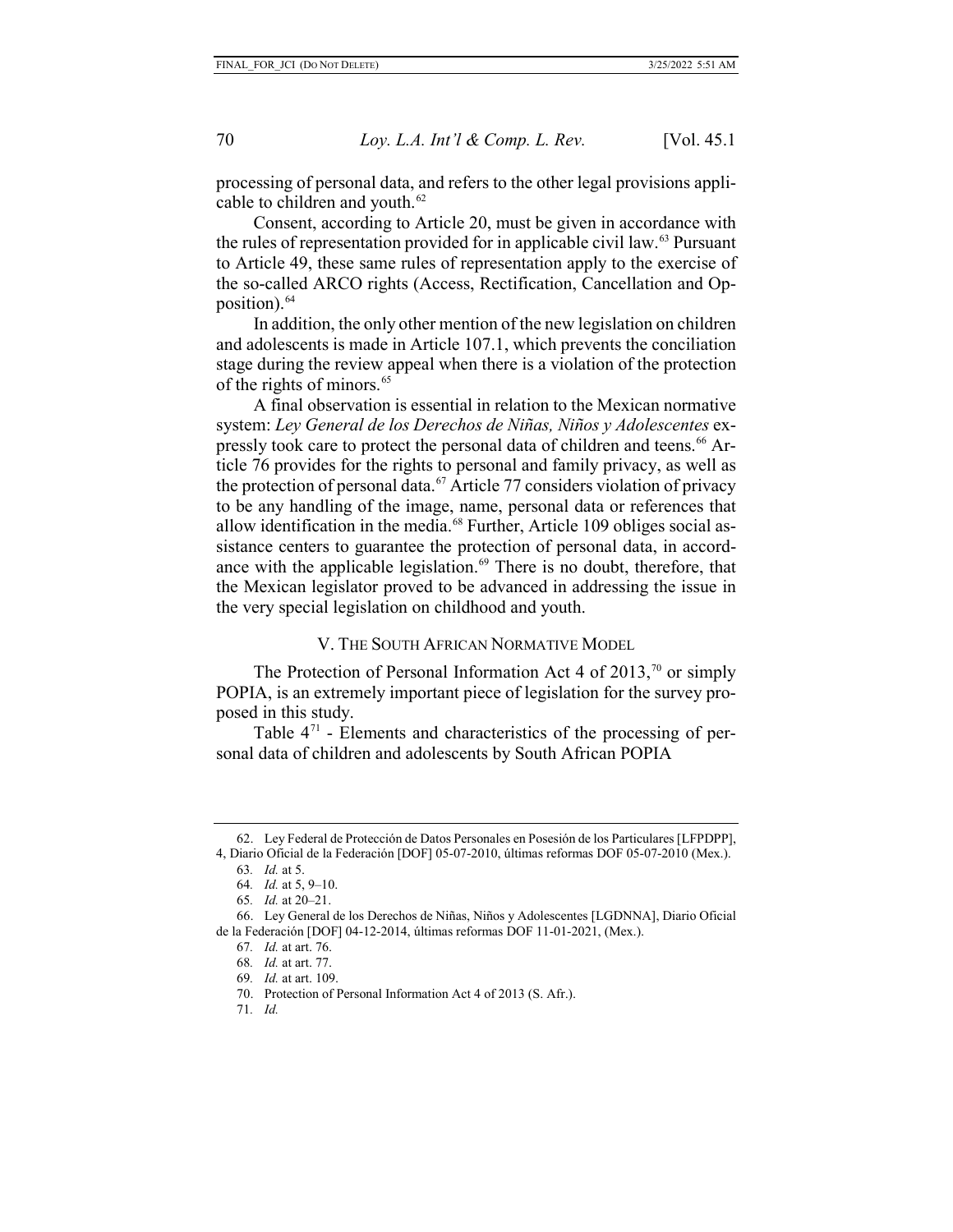| Normative aspects                                                                                                                                                | <b>Legal Predictions</b>                               |
|------------------------------------------------------------------------------------------------------------------------------------------------------------------|--------------------------------------------------------|
| Principles                                                                                                                                                       | Silence.                                               |
| Type of consent                                                                                                                                                  | The Competent Person, in dif-<br>ferent contexts.      |
| Right to permanent publicity of<br>information                                                                                                                   | Silence.                                               |
| Restriction of the information<br>collected to the activity adhered<br>to by the data subject (games,<br>online platforms, websites and<br><i>applications</i> ) | Yes. Provided expressly in Sec-<br>tion $35(3)(c)$ .   |
| Age restriction guarantees                                                                                                                                       | Silence.                                               |
| Safeguarding the public inter-<br>est with safeguards                                                                                                            | Innovative forecast, contained<br>in Section $35(2)$ . |

The rule is to prohibit the processing of personal data of children under 18, according to Sections 4(4) and 34 of POPIA, except for the cases provided for in Section 35(1), or authorization granted by the regulatory body, according to Section  $35(2)$ .<sup>[72](#page-15-0)</sup>

As in other cases, the consent of the legal guardian must be expressed for the processing of data.[73](#page-15-1) Agreement is also required in specific situations, such as the collection of personal information from other sources other than the data subject himself,  $74$  the retention of information on file,<sup>[75](#page-15-3)</sup> and further processing of information.<sup>[76](#page-15-4)</sup> It is exempted, on the other hand, from personal information that has been deliberately made

<sup>72</sup>*. Id.* § 4(4).

<span id="page-15-2"></span><span id="page-15-1"></span><span id="page-15-0"></span><sup>73</sup>*. Id.* §§ 11(1)(a), 35(1)(a).

<sup>74</sup>*. Id.* § 12(1).

<span id="page-15-4"></span><span id="page-15-3"></span><sup>75</sup>*. Id.* § 14(7).

<sup>76.</sup> Protection of Personal Information Act 4 of 2013, § 15(3)(a) (S. Afr.).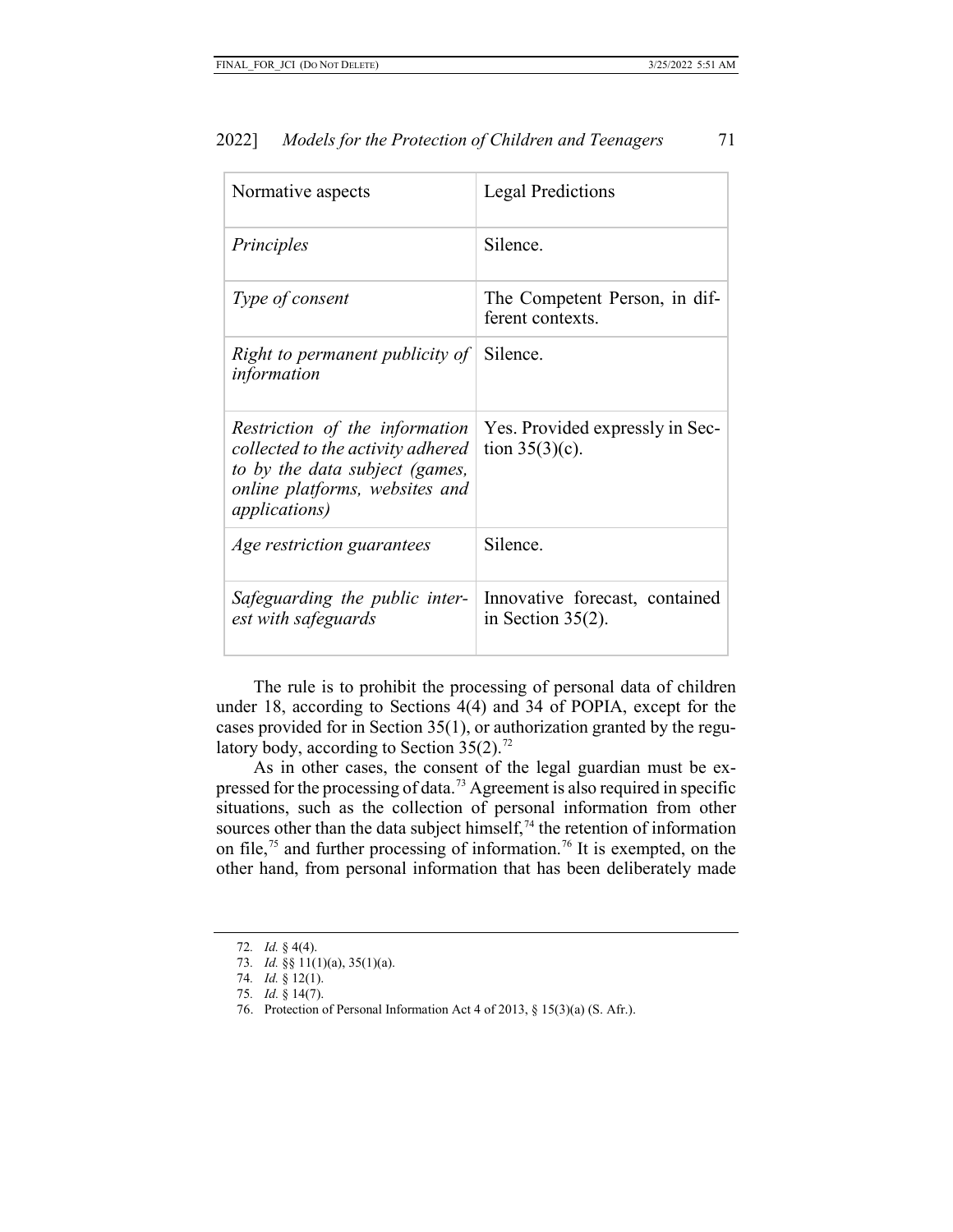public by the child with the consent of a competent person.<sup>[77](#page-16-0)</sup> This is a provision very close to recital no. 38 of the European GDPR, which also withdrew the consent of the holder of parental responsibilities "in the context of preventive or counseling services offered directly to a child."[78](#page-16-1)

Section 32 (1) (c) and (d) removes a data subject's prohibition on processing personal information relating to the health or sex life when processing is done by schools, if such processing is necessary to provide special support for students or making special arrangements related to their health or sexual life; or by any public or private body that manages the care of a child, if such processing is necessary for the performance of their lawful duties.[79](#page-16-2)

Section 35(1)(d) also exempts the prohibition on processing when, for example, there is a need to exercise or defend a legal right or obligation, it is essential to fulfill an obligation under public international law and for historical, statistical, or research purposes. $80$  Then, Section 35 (2) provides for the processing of the public interest with safeguards: the regulator has the power to authorize the processing of data of minors if this is in the public interest, provided that guarantees are put in place to pro-tect the child's personal information.<sup>[81](#page-16-4)</sup>

An example of this protective condition is the establishment and maintenance of reasonable procedures to guarantee the integrity and con-fidentiality of the personal information collected.<sup>[82](#page-16-5)</sup> The Brazilian LGPD, despite not addressing this in its Article 14, specifically aimed at children and teenagers, provided for a similar mechanism in  $\S 2$  of Article 48.<sup>[83](#page-16-6)</sup>

As in  $\frac{6}{7}$  4 of Article 14 of the Brazilian LGPD,  $\frac{84}{7}$  $\frac{84}{7}$  $\frac{84}{7}$  Section 35 (3) (c) of the South African POPIA prohibits the collection of more personal information from children and adolescents than is reasonably necessary given its intended purpose.<sup>[85](#page-16-8)</sup>

80*. Id.* § 35(1).

81*. Id.* § 35(2).

84*. Id.* at 8, sec. III, art. 14.

85. Protection of Personal Information Act 4 of 2013, § 35(3)(c) (S. Afr.).

<sup>77</sup>*. Id.* § 35(1)(e).

<span id="page-16-3"></span><span id="page-16-2"></span><span id="page-16-1"></span><span id="page-16-0"></span><sup>78.</sup> Council Regulation 2016/679 of Apr. 27, 2016, General Data Protection Regulation, 2016 O.J. (L 119/7).

<sup>79.</sup> Protection of Personal Information Act 4 of 2013, § 32(1)(c) (S. Afr.).

<sup>82</sup>*. Id.* § 35(3)(d).

<span id="page-16-8"></span><span id="page-16-7"></span><span id="page-16-6"></span><span id="page-16-5"></span><span id="page-16-4"></span><sup>83.</sup> Lei No. 13.709, de 14 de Agosto de 2019, DIARIO OFFICIAL DA UNIĀO, 157 (59, t.1): 16, Agosto 2018 (Braz.).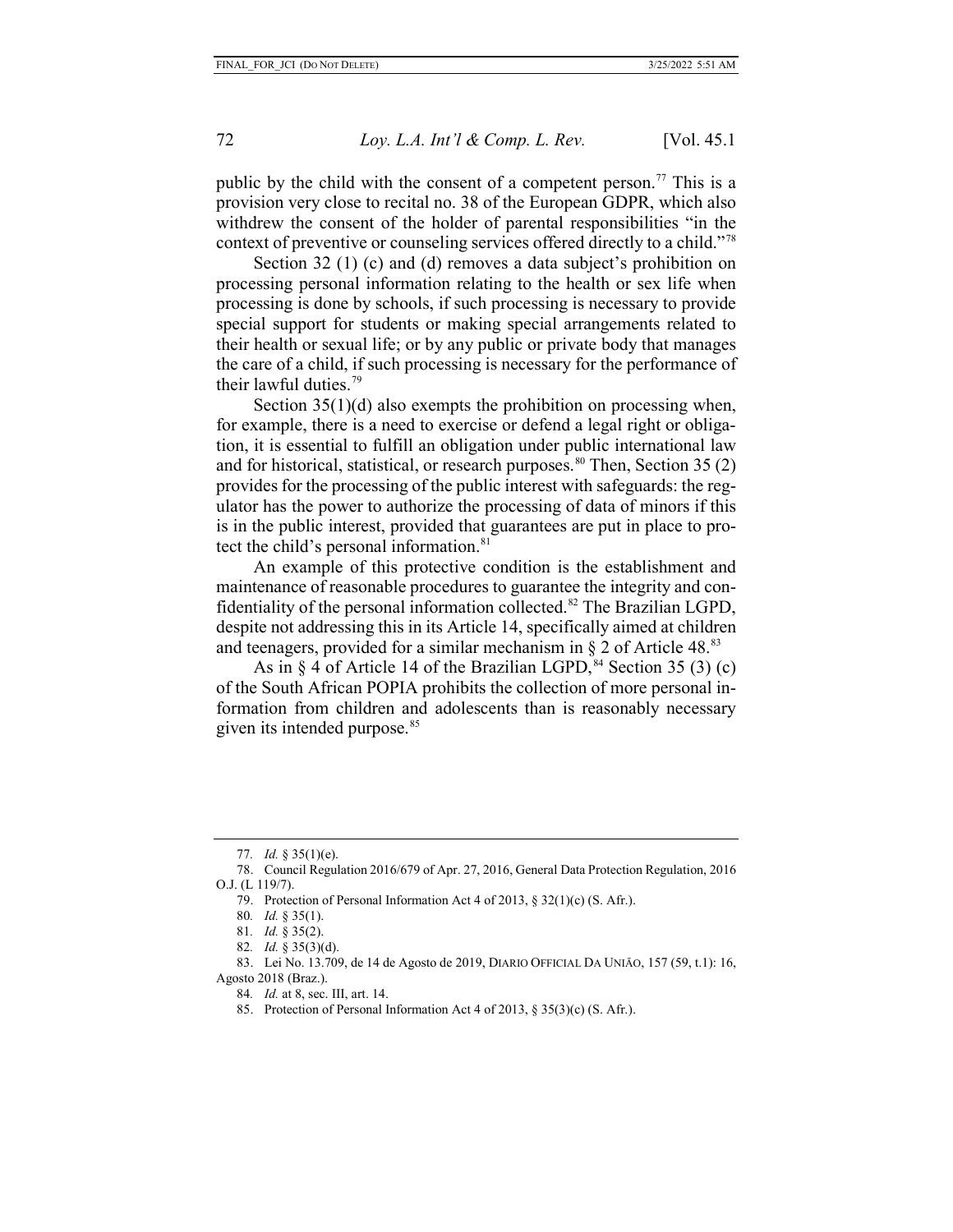## VI. THE BRAZILIAN NORMATIVE MODEL

The Brazilian LGPD devoted its Article 14 to the "Processing of Children and Teenagers' Personal Data."[86](#page-17-0) The short specific regulation is summarized in Table 5.

Table  $5^{87}$  $5^{87}$  $5^{87}$  - Elements and characteristics of the processing of personal data of children and adolescents by LGPD

| Normative aspects                                                                                                                                                | <b>Legal Predictions</b>                                                                                                                                                                                                                                                                    |
|------------------------------------------------------------------------------------------------------------------------------------------------------------------|---------------------------------------------------------------------------------------------------------------------------------------------------------------------------------------------------------------------------------------------------------------------------------------------|
| Principles                                                                                                                                                       | The child's best interests (Arti-<br>cle 14).                                                                                                                                                                                                                                               |
| Type of consent                                                                                                                                                  | Specific and highlighted by at<br>least one of the parents or legal<br>guardians (Article 14, §§ 1 and<br>5), in a simple, clear and acces-<br>sible way considering the<br>child's level of development<br>(Article 14 §6), with an excep-<br>tion provision (Article 14, $\S$<br>$3rd$ ). |
| Right to permanent publicity of<br>information                                                                                                                   | The controllers must keep pub-<br>lic information about the types<br>of data collected (Article 14, §<br>2).                                                                                                                                                                                |
| Restriction of the information<br>collected to the activity adhered<br>to by the data subject (games,<br>online platforms, websites and<br><i>applications</i> ) | Article 14, $\S$ 4.                                                                                                                                                                                                                                                                         |
| Age restriction of guarantees                                                                                                                                    | Omission of protection of ado-<br>lescents in $\S$ 1 to 6 of art. 14.                                                                                                                                                                                                                       |

<span id="page-17-1"></span><span id="page-17-0"></span><sup>86.</sup> Lei No. 13.709, de 14 de Agosto de 2019, DIARIO OFFICIAL DA UNIĀO, 157 (59, t.1): 8, Agosto 2018 (Braz.).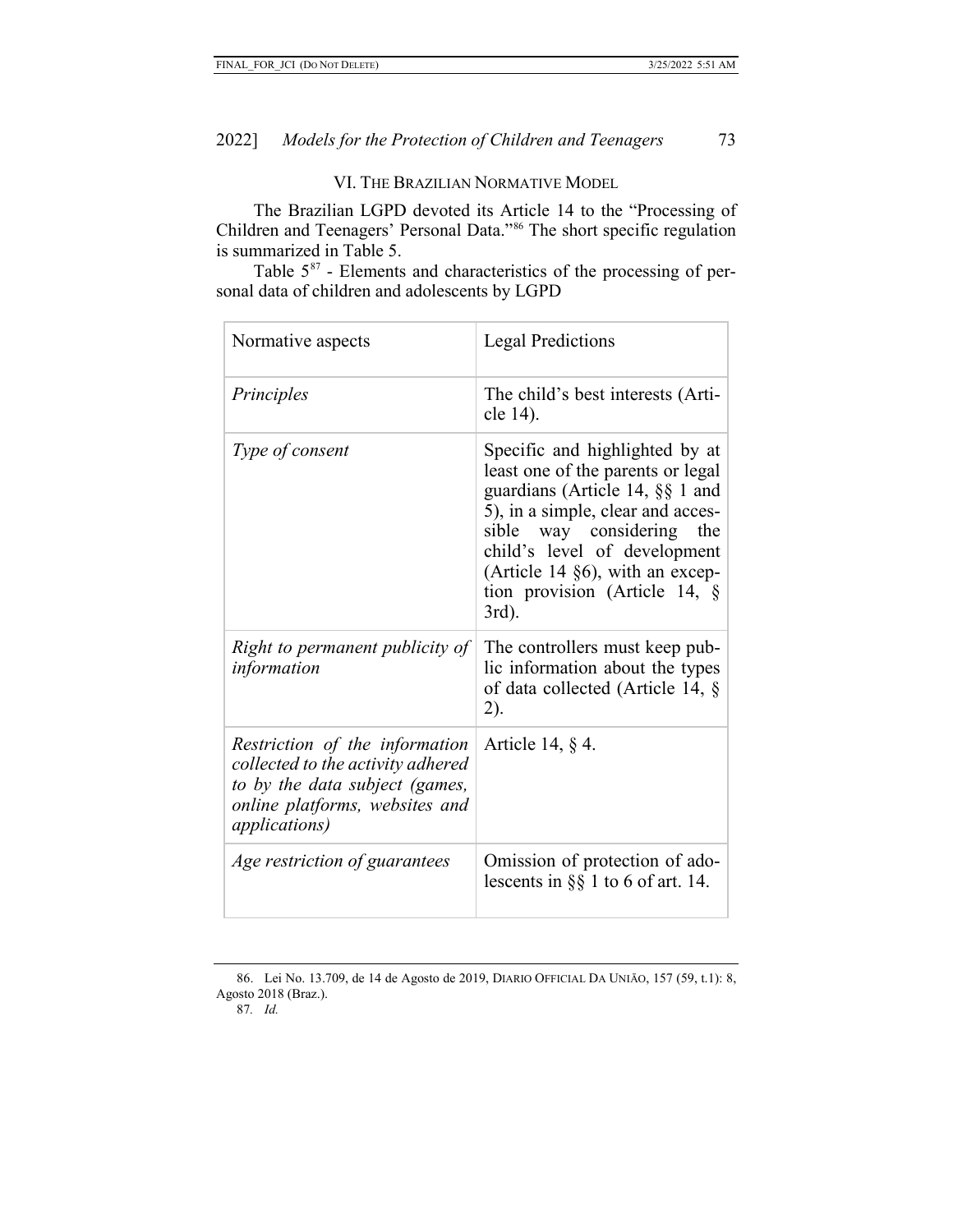A relevant aspect is the target audience of the protective legislation. As the Brazil LGPD is silent on this matter, we must read Article 2 of the Child and Adolescent Statute (ECA), to conclude that "a child is considered to be a person up to twelve incomplete years old of age, and an ado-lescent is that between twelve and eighteen years of age."<sup>[88](#page-18-0)</sup> The provision is consistent with Article 1 of the United Nations Convention on the Rights of the Child.<sup>[89](#page-18-1)</sup> As noted, there is a difference between the age group of Brazilian law and that adopted in Europe. In the European Union, States have the option to define the minimum age from 13 years old, as indicated.<sup>[90](#page-18-2)</sup>

This is the portion of the population for which Article 14 of the LGPD, according to which all activity of children and teenagers' processing personal data should be directed "in [their] best interests, pursuant to this article and relevant legislation.["91](#page-18-3) Despite the lack of express mention of the ECA or the United Nations Convention, the expression "best interests" refers immediately to the principle of the child's best in-terests, provided for in Article 3, no. 1 of the mentioned Convention.<sup>[92](#page-18-4)</sup> This principle has a triple nature: (1) as a substantive right - the child's best interest is the primary consideration in decisions that respect them; (2) as an interpretive legal principle – amidst numerous possible legal interpretations of the proper norm, the child's best interest should always be chosen; and  $(3)$  as a procedural rule – in decisions affecting children, there must be an explanation for how the child's best interests were con-sidered.<sup>[93](#page-18-5)</sup>

The Brazilian LGPD, moreover, expressly placed the principle of the child's best interests in the position of an interpretive guide when referring, in the beginning of Article 14, to "relevant legislation."[94](#page-18-6) Here, this expression must be understood as the legal framework formed by the special protective legislation for children and youth in Brazil, of which

<span id="page-18-0"></span><sup>88.</sup> Lei No. 8.069, de 13 de julho de 1990, Estatuto da Criança e do Adolescente [E.C.A.], Diário Oficial da União [D.O.U.] de 14.7.1990, art. 2 (Braz.).

<sup>89.</sup> G.A. Res. 44/25, Convention on the Rights of the Child, art. 1 (Nov. 20, 1989).

<span id="page-18-2"></span><span id="page-18-1"></span><sup>90.</sup> Council Regulation 2016/679 of Apr. 27, 2016, General Data Protection Regulation, 2016 O.J. (L 119/37).

<span id="page-18-3"></span><sup>91.</sup> Lei No. 13.709, de 14 de Agosto de 2019, DIARIO OFFICIAL DA UNIĀO, 157 (59, t.1): 8, Agosto 2018 (Braz.).

<sup>92.</sup> G.A. Res. 44/25, *supra* note 89, at art. 3, § 1.

<span id="page-18-5"></span><span id="page-18-4"></span><sup>93.</sup> Catarina da Silva Dias Duarte, O direito das crianças a serem ouvidas nos processos que lhes respeitam como concretização do princípio do superior interesse da criança, 15, 60 (Feb. 26, 2019) (Dissertação de mestrado em Direito do Porto) [Master's Thesis, Catholic University: Porto Law School].

<span id="page-18-6"></span><sup>94.</sup> Lei No. 13.709, de 14 de Agosto de 2019, DIARIO OFFICIAL DA UNIĀO, 157 (59, t.1): 8, Agosto 2018 (Braz.).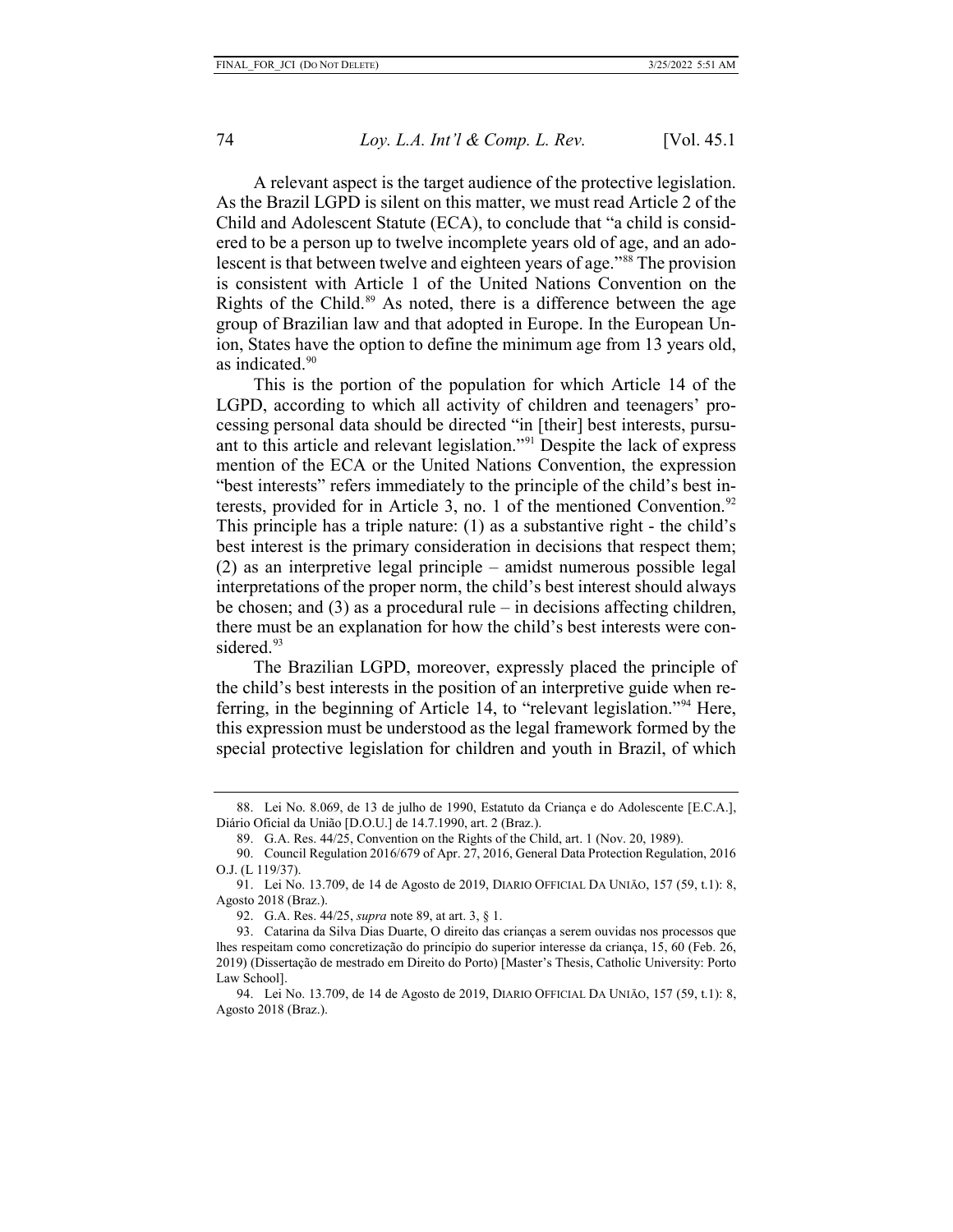ECA, the UN Convention on the Rights of the Child, and Article 227 of the Federal Constitution. [95](#page-19-0) The reference to "relevant legislation," in this way, means that the data protection of boys and girls is not restricted to Law no.  $13.709 / 2018^{96}$  $13.709 / 2018^{96}$  $13.709 / 2018^{96}$ 

Another important aspect is the type of consent required when dealing with users under the age of 18. Section 1 of Article 14 of the LGPD requires that the "processing of children's personal data" must be carried out by means of "specific and prominent consent given by at least one of the parents or the legal guardian."<sup>[97](#page-19-2)</sup> Therefore, the consent of the holder of parental responsibility is always necessary. Section 6 of Article 14 also requires that the information provided by platforms intended for children and teenagers be differentiated.<sup>[98](#page-19-3)</sup> They must be simple, clear and acces-sible; there is no specific language standard.<sup>[99](#page-19-4)</sup> Data processing agents must adapt communication to the "physical-motor, perceptual, sensory, intellectual and mental characteristics of the user.["100](#page-19-5) If applicable, they should use "audiovisual resources when appropriate, in order to provide the necessary information to the parents or legal guardian and appropriate to the child's understanding."[101](#page-19-6) As a consequence of the principle of the child's best interests, all of these requirements must be interpreted as cumulative, if any of them are not observed, there will be no valid consent. $102$ 

In Brazil, the data processing agents for children and teenagers do not suffice with the already commonplace and fictional "I Agree to Privacy Policy" checkbox found in almost all websites and applications for mobile phones. It is necessary for consent to go beyond the simple agreement which maintains the opacity of powerful, complex, and invisible algorithms. [103](#page-19-8) There is no room for artificiality in obtaining consent from parents and guardians. Copying almost *ipsis litteris* Article 8, Section 2

101*. Id.* 

<sup>95.</sup> CONSTITUIÇÃO FEDERAL [C.F.] [CONSTITUTION] Oct. 5, 1988, art. 227 (Braz.).

<span id="page-19-3"></span><span id="page-19-2"></span><span id="page-19-1"></span><span id="page-19-0"></span><sup>96</sup>*. See generally* Lei No. 13.709, de 14 de Agosto de 2019, DIARIO OFFICIAL DA UNIĀO, 157 (59, t.1): 8, Agosto 2018 (Braz.).

<sup>97</sup>*. Id.* at 8, art. 14, § 1.

<sup>98</sup>*. Id.* at 8, art. 14, § 6.

<sup>99</sup>*. Id.* 

<sup>100</sup>*. Id.* 

<span id="page-19-7"></span><span id="page-19-6"></span><span id="page-19-5"></span><span id="page-19-4"></span><sup>102.</sup> Lei No. 13.709, de 14 de Agosto de 2019, DIARIO OFFICIAL DA UNIĀO, 157 (59, t.1): 8, Agosto 2018 (Braz.).

<span id="page-19-8"></span><sup>103.</sup> Michael Veale & Lilian Edwards, Comment, *Clarity, Surprises, and Further Questions in the Article 29 Working Party Draft Guidance on Automated Decision-Making and Profiling,* 34 COMPUT. L. & SEC. REV. 399 (2018).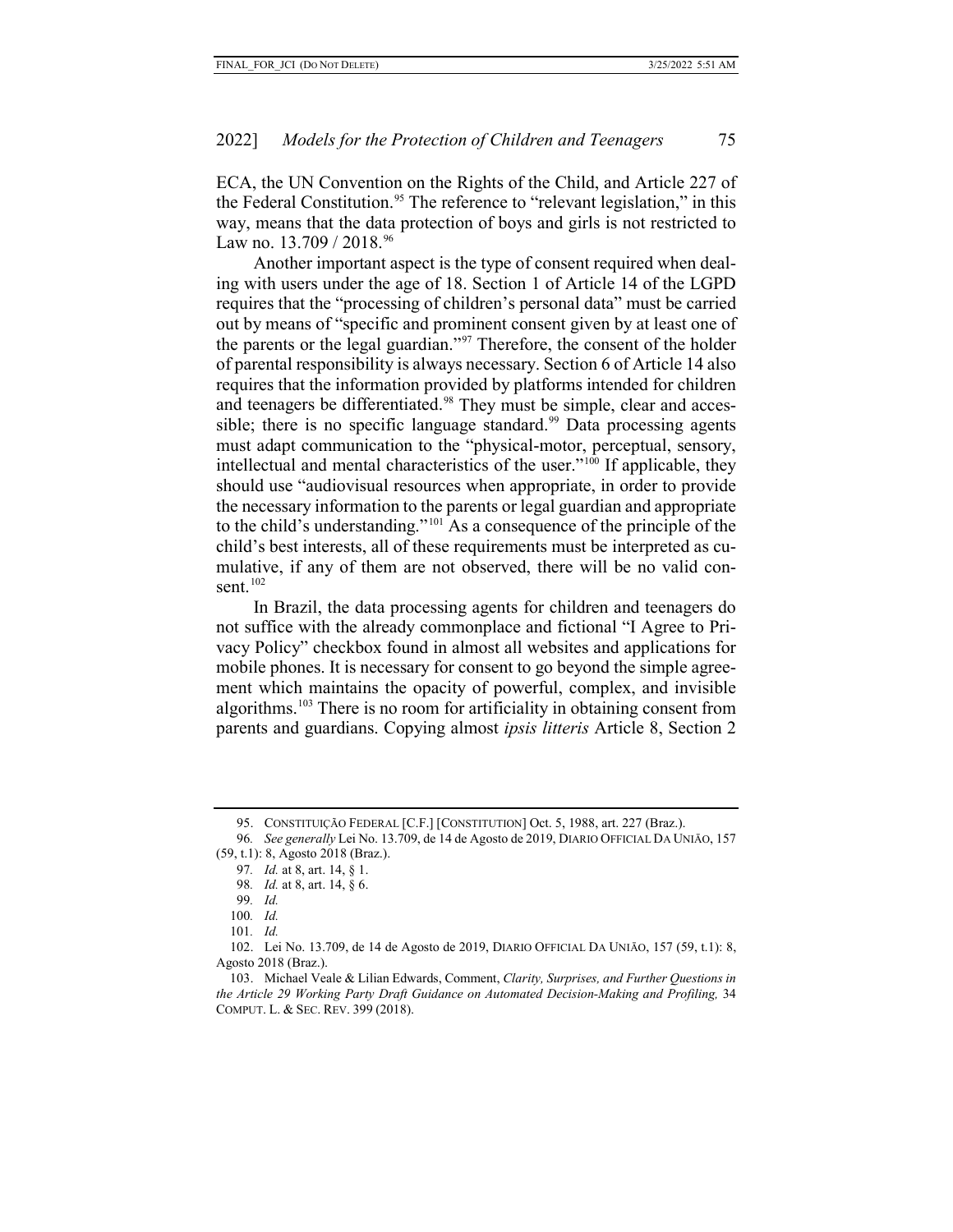of the GDPR,<sup>[104](#page-20-0)</sup> Article 14, Section 5 of the LGPD says that "[t]he controller must make all reasonable efforts to verify that the consent referred to in § 1 of this article was given by the person responsible for the child, considering the technologies available." $105$ 

Furthermore, Section 2 of Article 14 requires controllers to "maintain public information on the types of data collected, the form of its use, and the procedures for the exercise of the rights provided for in art. 18 of [the LGPD]."<sup>[106](#page-20-2)</sup> Article 18, one of the most relevant of the LGPD, lists the rights that the data subjects have before the data controller in Brazil: confirmation of the existence of processing; access to data; correction of incomplete, inaccurate or outdated data; anonymizing, blocking or eliminating unnecessary, excessive or treated data in non-compliance with the provisions of the law; portability of data to another service or product provider, upon express request; elimination of personal data processed with the consent of the data subject; information from public and private entities with which the controller shared data use; information about the possibility of not giving consent and about the consequences of the refusal; and, revocation of consent. $107$ 

Article 14, section 2 is one step ahead of Article 18 because it requires controllers to maintain public information about the types of data collected and the form of its use.[108](#page-20-4) For the processing of adults' data, this publicity is done upon request.[109](#page-20-5) Here, this request is expendable and the publicity must always be accessible.<sup>[110](#page-20-6)</sup> Otherwise, Article 14 Section 2 of the LGPD is useless.

One of the great merits of the LGPD in relation to children and teenagers is the restriction of the information collected to the activity adhered to by the data subject (games, online platforms, websites, and applications). According to Section 4 of Article 14, processing agents cannot transfer personal information of minors to other "games, internet applications or other activities to provide information."[111](#page-20-7) In other words, the data collected can only be used in the accepted activity. Furthermore, this use is limited to what is strictly necessary for the operation of that activity

<span id="page-20-0"></span><sup>104.</sup> Council Regulation 2016/679 of Apr. 27, 2016, General Data Protection Regulation, 2016 O.J. (L 119/38).

<span id="page-20-3"></span><span id="page-20-2"></span><span id="page-20-1"></span><sup>105.</sup> Lei No. 13.709, de 14 de Agosto de 2019, DIARIO OFFICIAL DA UNIĀO, 157 (59, t.1): 8, Agosto 2018 (Braz.).

<sup>106</sup>*. Id.* at 8, art. 14, § 2.

<sup>107</sup>*. Id.* at 9, art. 18.

<sup>108</sup>*. Id.* at 8, art. 14, § 2.

<sup>109</sup>*. Id.* at 9, art. 18.

<sup>110</sup>*. Id.* at 8, art. 14, § 6.

<span id="page-20-7"></span><span id="page-20-6"></span><span id="page-20-5"></span><span id="page-20-4"></span><sup>111.</sup> Lei No. 13.709, de 14 de Agosto de 2019, DIARIO OFFICIAL DA UNIĀO, 157 (59, t.1): 8, Agosto 2018 (Braz.).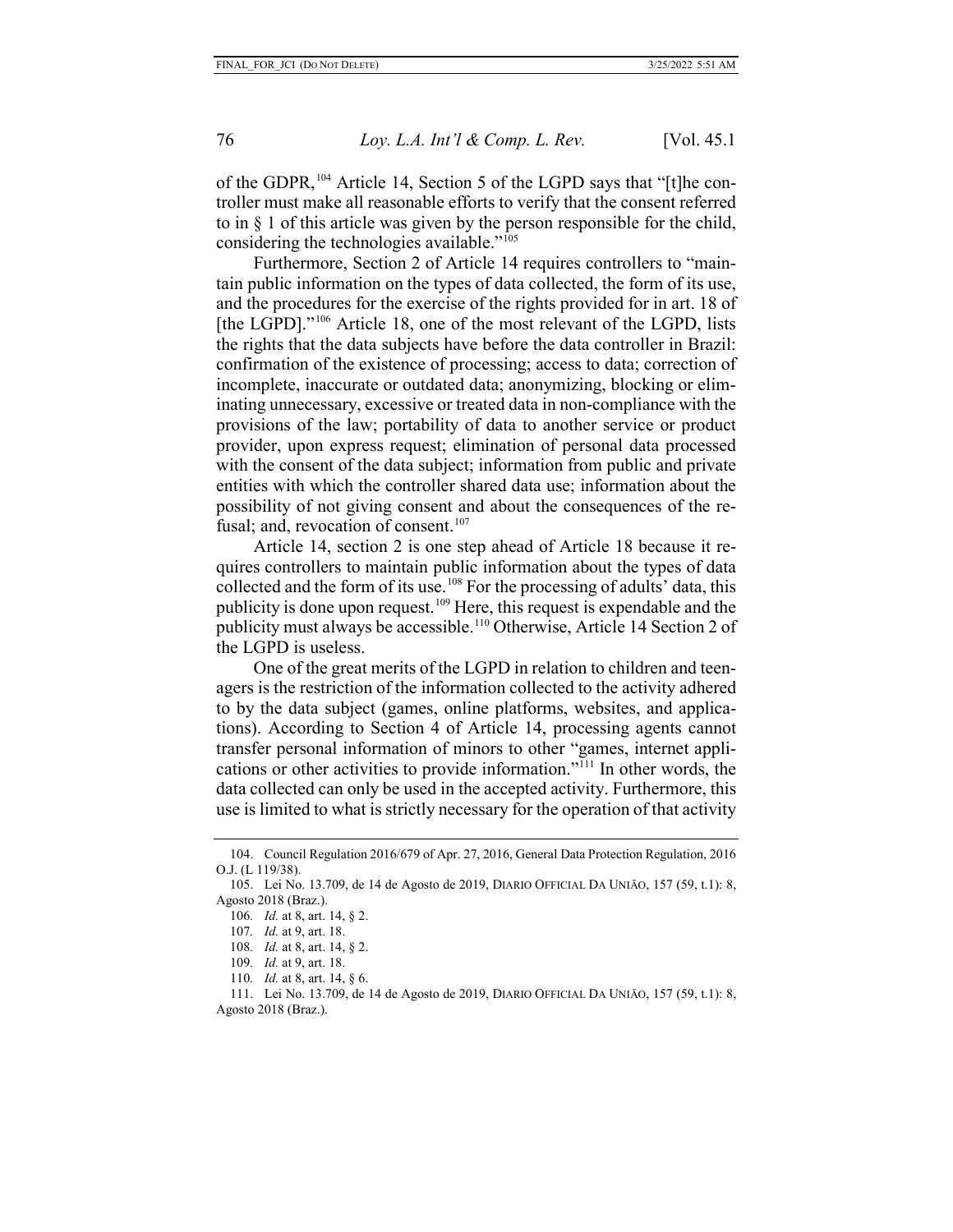itself.<sup>[112](#page-21-0)</sup> There is a double restriction, therefore, for the collection of data from children and adolescents: (1) the information is restricted to the activity for which consent was expressed; and (2) only the information strictly necessary for the functioning of the attached platform can be collected.

There are still several points that need to be addressed in relation to the theme. For example, there is no mention of consent of children in relation to their photos posted by third parties on social networks. Is there a children's right to privacy? Is there a right to have such photos forgotten? What if the photo is posted by the parents themselves? It is estimated that there are more than 250 billion photos on Facebook, for example.<sup>[113](#page-21-1)</sup> New technologies allow different uses for these images. These topics are now beginning to be discussed in the different normative regulations, but there is still no consensus on them.<sup>[114](#page-21-2)</sup>

There is also an evident impropriety in all six paragraphs of Article 14 of the LGPD.<sup>[115](#page-21-3)</sup> Adolescents are only mentioned in the beginning of Article 14, which says "[the] processing of children and adolescents' personal data should be carried out in their best interests, under the terms of this article and the relevant legislation."[116](#page-21-4) Thereafter, references to teen-agers cease, and Sections 1 through 6 only refer to children.<sup>[117](#page-21-5)</sup> This distinction may not make sense for countries whose laws use the word "children" for everyone under the age of 18. This is not the case for Brazil, which expressly differentiates children (those up to 12 years old) from adolescents (between 12 and 18 years old.)<sup>[118](#page-21-6)</sup>

The big question that arises from this is whether the following omissions were the result of the legislature's carelessness, or whether they were deliberate. Both hypotheses are plausible. It is quite possible that the LGPD writers did not pay due attention to the necessary protection of teenagers. It is reasonable to imagine, on the other hand, that the omission resulted from the lobby of the games, applications, and electronic platforms, especially because strict technical requirements have been

<sup>112</sup>*. Id.* 

<span id="page-21-1"></span><span id="page-21-0"></span><sup>113.</sup> Katie McKissick, *Just How Does Facebook Store Billions of Photos?*, USC News (Nov. 21, 2021), https://www.news.usc.edu/88075/how-does-facebook-store-billions-of-photos/.

<span id="page-21-2"></span><sup>114.</sup> Ciara F. Hurley, *Sharing Isn't Caring: Putting Photographs of Children on Social Media Under the Lens of the GDPR 2016* 1, 5 (Feb. 6, 2018), https://www.ssrn.com/abstract=3109431.

<span id="page-21-4"></span><span id="page-21-3"></span><sup>115.</sup> Lei No. 13.709, de 14 de Agosto de 2019, DIARIO OFFICIAL DA UNIĀO, 157 (59, t.1): 8, Agosto 2018 (Braz.).

<sup>116</sup>*. Id.* at 8, art. 14.

<sup>117</sup>*. Id.* at 8, art. 14, §§ 1-6.

<span id="page-21-6"></span><span id="page-21-5"></span><sup>118.</sup> Lei No. 8.069, de 13 de julho de 1990, Estatuto da Criança e do Adolescente [E.C.A.], Diário Oficial da União [D.O.U.] de 14.7.1990, art. 2 (Braz.).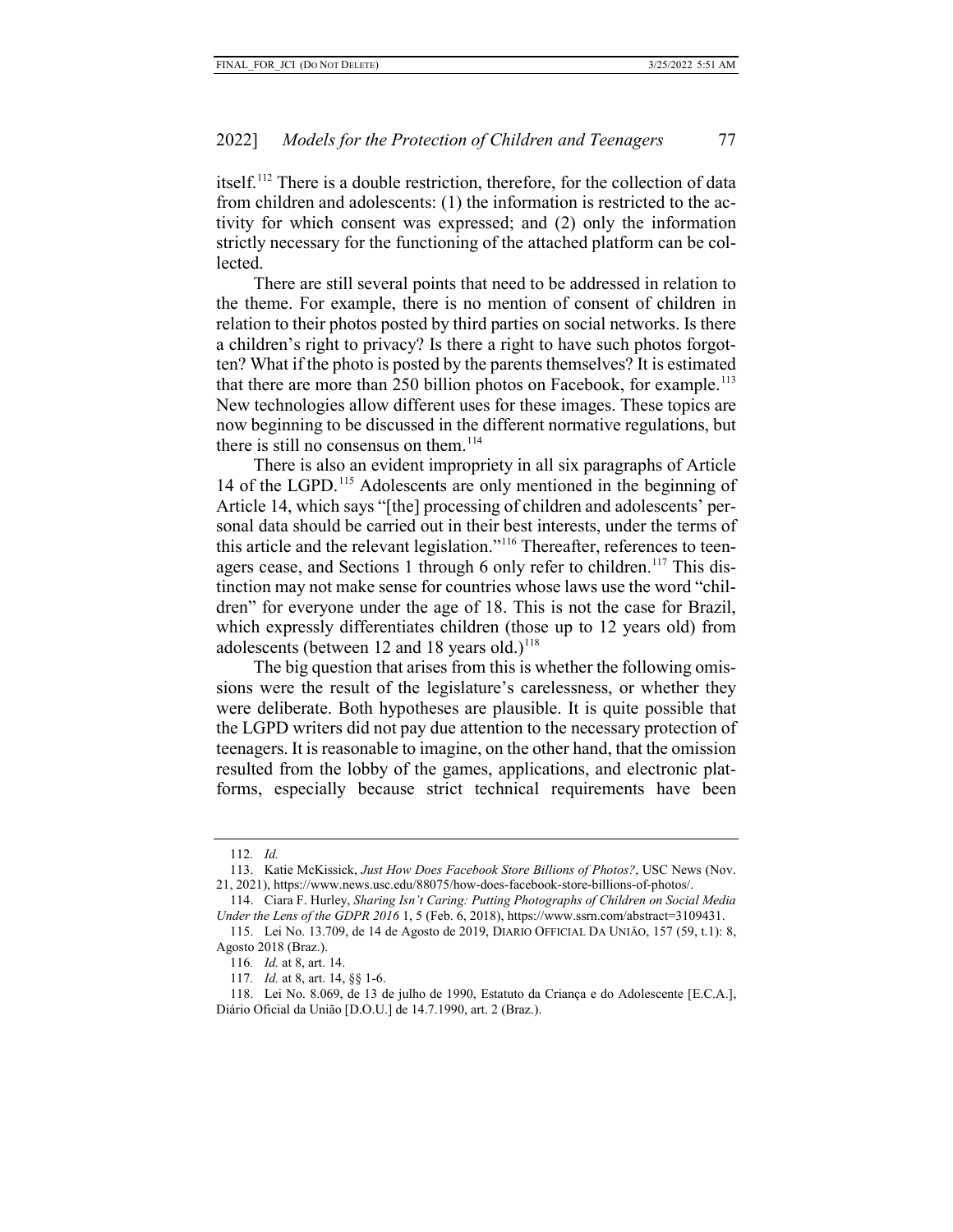established for these segments on the collection and processing of data from children.

The fact is that the legislature's omission creates problems of interpretation and impacts business planning. After all, in Brazil games and platforms aimed at teenagers aged 12 years or above also suffer from the restriction of data collection provided for in Section 4 of Article 14 of the LGPD.<sup>[119](#page-22-0)</sup> Applications also aimed at them must develop mechanisms to verify the real origin of consent, as required by Section 5 of the same Article 14.<sup>[120](#page-22-1)</sup> Music and video platforms are obliged to offer different data processing information to all minors under the age of eighteen (which would include teenagers) or only those under the age of twelve (which constitutes the legal status of a child according to the Brazilian legislation), in order to comply with Section 6 of Article 14. [121](#page-22-2)

The solution to these questions is in the beginning (*caput)* of Arti-cle14: the principle of the child's best interests.<sup>[122](#page-22-3)</sup> The meaning should always be that of entire protection, since only this interpretive principle sees the adolescent in his real position of natural vulnerability, due to his condition of being a human being still in development.<sup>[123](#page-22-4)</sup> Therefore, in all paragraphs of Article 14 of the LGPD, where only "child" is read, "child and adolescent" must also be read, despite the legislative omission.

Certain authors argue that the right should have gone further, such as the prediction that after the age of majority, all children's data should be automatically erased, except when adults expressly indicate that they would like to maintain their history and profile.<sup>[124](#page-22-5)</sup> A child-focused approach must go beyond mandatory parental consent, and the various dimensions of children's rights must be assessed, such as their capacity for autonomy and the existence of preconditions for participation.<sup>[125](#page-22-6)</sup>

#### VII. CONCLUSION

The survey carried out shows that most legislation has innovative protective measures worthy of celebration, but there is still room for

<span id="page-22-1"></span><span id="page-22-0"></span><sup>119.</sup> Lei No. 13.709, de 14 de Agosto de 2019, DIARIO OFFICIAL DA UNIĀO, 157 (59, t.1): 8, Agosto 2018 (Braz.).

<sup>120</sup>*. Id.* at 8, art. 14, § 5.

<sup>121</sup>*. Id.* at 8, art. 14, § 6.

<sup>122</sup>*. Id.* at 8, art. 14.

<span id="page-22-6"></span><span id="page-22-5"></span><span id="page-22-4"></span><span id="page-22-3"></span><span id="page-22-2"></span><sup>123.</sup> Simone Van der Hof & Eva Lievens, *The Importance of Privacy by Design and Data Protection Impact Assessments in Strengthening Protection of Children's Personal Data Under the GDPR,* 23 COMMC'NS L. 36 (Jan. 30, 2018), https://www.papers.ssrn.com/sol3/papers.cfm?abstract\_id=3107660.

<sup>124</sup>*. Id.* at 37.

<sup>125</sup>*. Id.* at 42.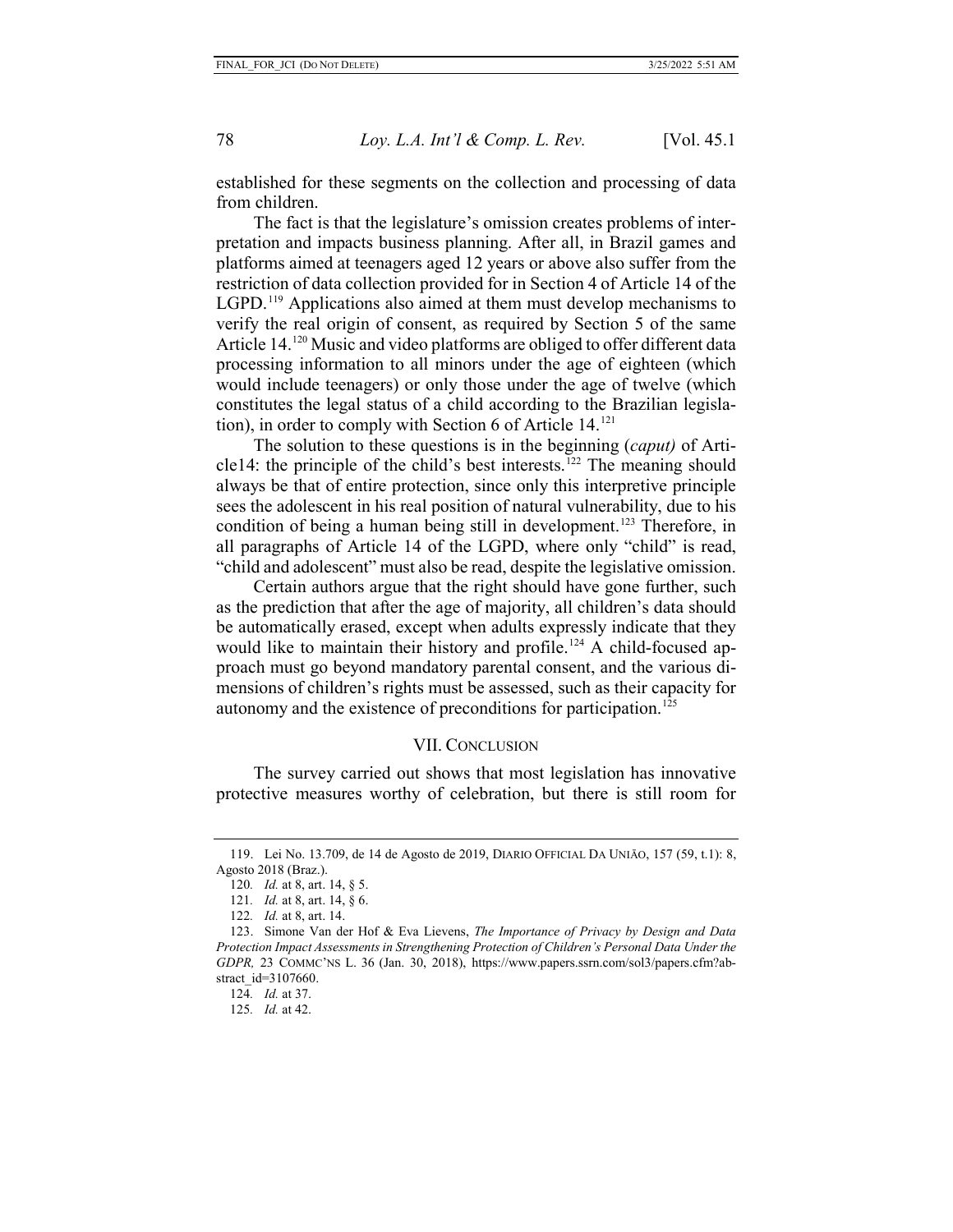progress in order to fully protect the right to preserve children and adolescents' personal data.

In addition to being among the norms with a greater age range (for protecting young people up to 18 years of age), Brazilian law is even ahead of the European GDPR - which served as a model - and the American COPPA when, for example, it expressly mentions the principle of the child's best interests as an interpretative and guiding best practices (Article 14, *caput*), in which it is only matched by Mexican law. Likewise, the restriction of the information collected to the activity adhered to by the data subject, provided for in section 4 of Article 14 of the LGPD, finds similarity only in the South African POPIA. Now, the great innovation of the Brazilian Law, unprecedented among the studied legislations, is the right to permanent publicity of children and adolescents' information. In view of the findings, five beneficial measures are proposed for more effective protection of minors' personal data worldwide.

The first is the periodic reviews of all protective legislation, due to the enormous speed of development of new technologies and strategies for the data capture and processing.

Second, according to recital 38 of the GDPR, the withdrawal of the consent of legal guardians to provide "preventive or counseling services offered directly to a minor";<sup>[126](#page-23-0)</sup> or similarly, the withdrawal of consent when the personal data has deliberately been made public by the child, with a competent person's consent, or when the child is seeking help for the violation of rights or obligation in law, such as in Section 35(1) of POPIA. [127](#page-23-1)

Third, it is important that the rules on prior consent are adequate to allow the teacher or person responsible for health care and elementary education, pre-school, or day care, to report cases of which he is aware and suspicious of to the competent authority.<sup>[128](#page-23-2)</sup> The example of Section 32(1)(c) and (d) of the POPIA of waiving the consent of the legal guardian must be followed to allow processing of personal information relating to health or sexual life when the processing is done by schools or other entities that are part of the child and youth protection network, or when the processing is necessary to protect the physical or mental safety of the vulnerable public analyzed here.<sup>[129](#page-23-3)</sup> This is a deficiency in Brazilian law.

<span id="page-23-3"></span><span id="page-23-2"></span><span id="page-23-1"></span><span id="page-23-0"></span><sup>126.</sup> Council Regulation 2016/679 of Apr. 27, 2016, General Data Protection Regulation, 2016 O.J. (L 119/37).

<sup>127.</sup> Protection of Personal Information Act 4 of 2013, § 35(1) (S. Afr.).

<sup>128</sup>*. Id.* at 42, § 32.

<sup>129</sup>*. Id.*